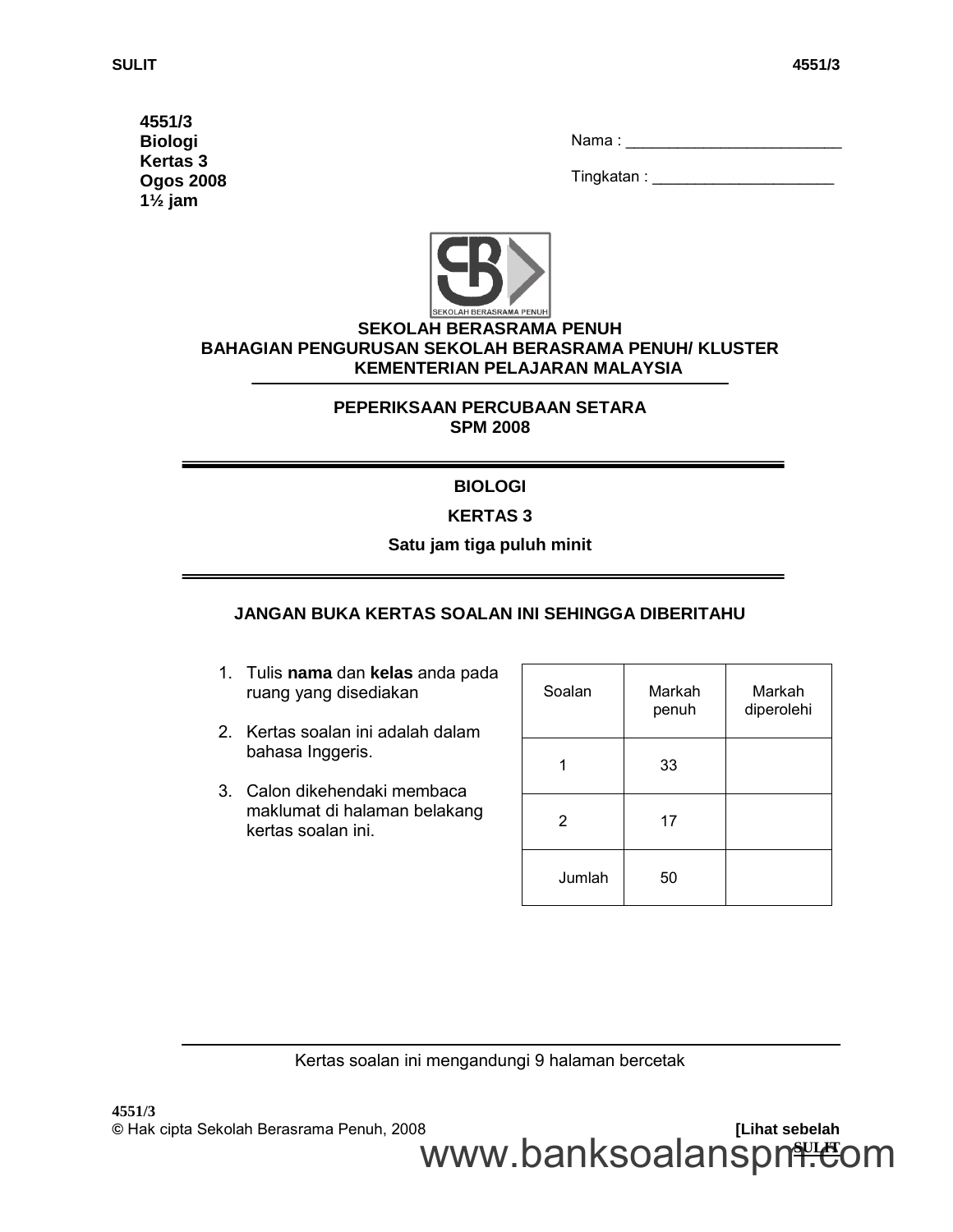.

## **Question 1**

*Lemna minor* is a species of free-floating aquatic plants from the duckweed family Lemnaceae. The plants grow mainly by vegetative reproduction: two daughter plants bud off from the adult plant.

An experiment is carried out to investigate the effect of abiotic factor such as pH on *Lemna* sp. growth. Experiment is done under controlled conditions: 12 hours a day light exposure and using the same Knop's solution.

Petri dish is filled with 20 ml Knop's solution with different pH value and 5 *Lemna* sp. each. The Knop's solution is treated by adding acid or alkali to achieve the pH value needed.

\*\* **Knop's solution** is a solution which contains essential nutrient for plants growth.



Figure 1

After 7 days, the observation is made and the result shown in Table 1.1

| pH<br>value             | Petri dish                                                                                                                                                                                                                                                                                                                                   | Number of Lemna sp. |
|-------------------------|----------------------------------------------------------------------------------------------------------------------------------------------------------------------------------------------------------------------------------------------------------------------------------------------------------------------------------------------|---------------------|
| $\overline{2}$          | $\begin{picture}(120,170) \put(0,0){\line(1,0){150}} \put(15,0){\line(1,0){150}} \put(15,0){\line(1,0){150}} \put(15,0){\line(1,0){150}} \put(15,0){\line(1,0){150}} \put(15,0){\line(1,0){150}} \put(15,0){\line(1,0){150}} \put(15,0){\line(1,0){150}} \put(15,0){\line(1,0){150}} \put(15,0){\line(1,0){150}} \put(15,0){\line(1,0){150$  |                     |
| $\overline{\mathbf{4}}$ | $\begin{picture}(120,15) \put(0,0){\line(1,0){155}} \put(15,0){\line(1,0){155}} \put(15,0){\line(1,0){155}} \put(15,0){\line(1,0){155}} \put(15,0){\line(1,0){155}} \put(15,0){\line(1,0){155}} \put(15,0){\line(1,0){155}} \put(15,0){\line(1,0){155}} \put(15,0){\line(1,0){155}} \put(15,0){\line(1,0){155}} \put(15,0){\line(1,0){155}}$ |                     |

| Table |  |
|-------|--|
|-------|--|

**4551/3** © Hak cipta Sekolah Berasrama Penuh, 200**8 <sub>A</sub> // A // A // A // A // A // A // 4 <del>/</del>iratseppelah** www.banksoala<del>nswm</del>.com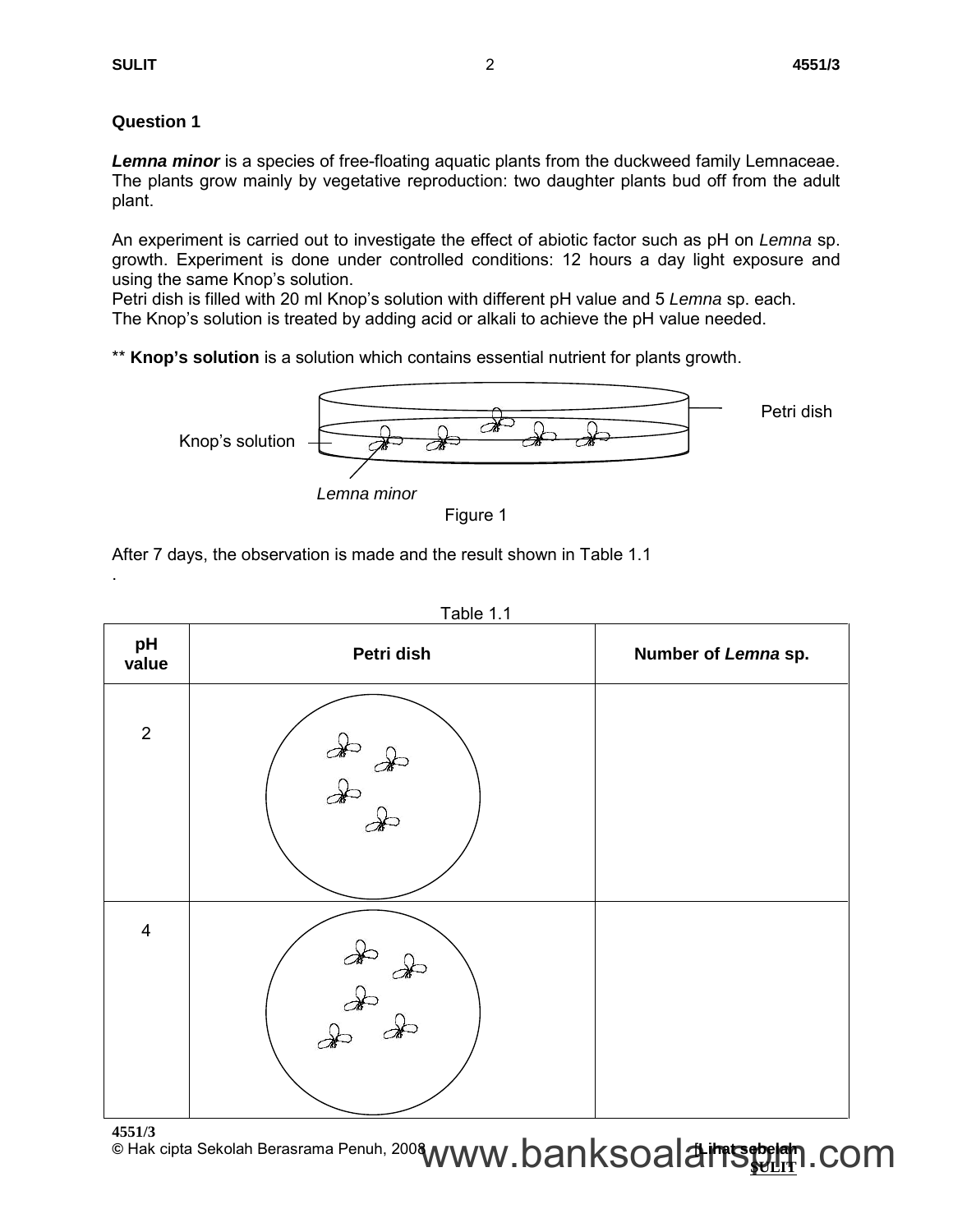| pH<br>value | Petri dish                                                                                                                                                                                                                                                                                                                                                                                   | Number of Lemna sp. |
|-------------|----------------------------------------------------------------------------------------------------------------------------------------------------------------------------------------------------------------------------------------------------------------------------------------------------------------------------------------------------------------------------------------------|---------------------|
| $\,6$       | $\frac{d}{dt}$<br>$\infty$<br>$\frac{1}{2}$                                                                                                                                                                                                                                                                                                                                                  |                     |
| $\bf 8$     | $\begin{picture}(120,15) \put(0,0){\vector(1,0){30}} \put(15,0){\vector(1,0){30}} \put(15,0){\vector(1,0){30}} \put(15,0){\vector(1,0){30}} \put(15,0){\vector(1,0){30}} \put(15,0){\vector(1,0){30}} \put(15,0){\vector(1,0){30}} \put(15,0){\vector(1,0){30}} \put(15,0){\vector(1,0){30}} \put(15,0){\vector(1,0){30}} \put(15,0){\vector(1,0){30}} \put(15,0){\vector($<br>$\frac{1}{2}$ |                     |
| $10\,$      | $\begin{picture}(120,170) \put(0,0){\line(1,0){155}} \put(15,0){\line(1,0){155}} \put(15,0){\line(1,0){155}} \put(15,0){\line(1,0){155}} \put(15,0){\line(1,0){155}} \put(15,0){\line(1,0){155}} \put(15,0){\line(1,0){155}} \put(15,0){\line(1,0){155}} \put(15,0){\line(1,0){155}} \put(15,0){\line(1,0){155}} \put(15,0){\line(1,0){155$                                                  |                     |
| 12          | $\rightarrow$                                                                                                                                                                                                                                                                                                                                                                                |                     |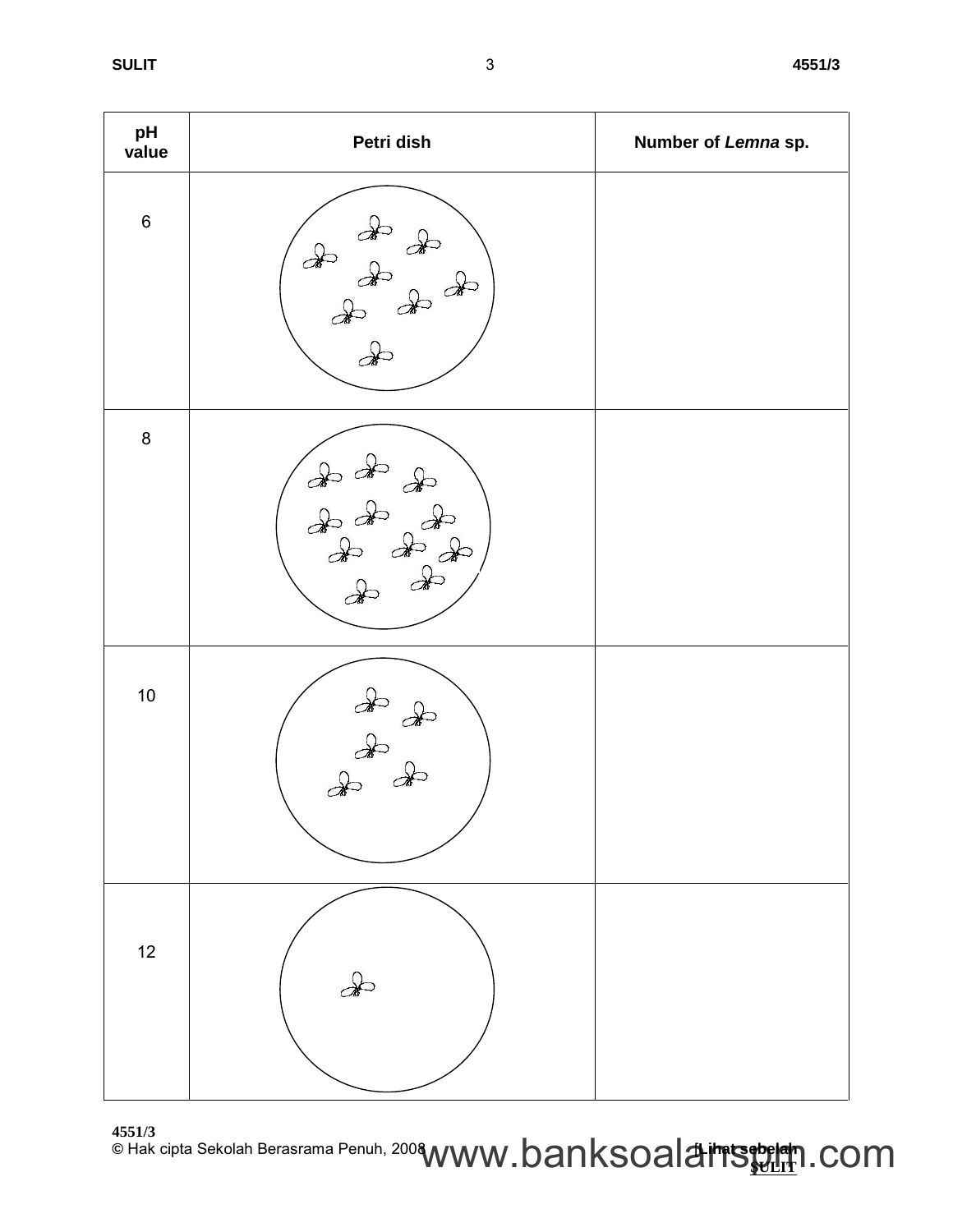| <b>SULIT</b> | 4                                                                                                 |           | 4551/3                   |
|--------------|---------------------------------------------------------------------------------------------------|-----------|--------------------------|
|              | Base on the experiment, answer all questions below.                                               |           | For<br>examiner's<br>use |
|              | (a) State the number of Lemna sp. in the spaces provided in Table 1.1                             | [3 marks] | 1(a)                     |
| $(b)$ (i)    | Based on Table 1.1, state two observations that can be made in this experiment.<br>Observation 1: |           |                          |
|              | Observation 2:                                                                                    |           |                          |
|              | (ii) State the inference for each observation made in (b) (i).                                    | [3 marks] | $1$ (b) (i)              |
|              | Inference for observation 1:                                                                      |           |                          |
|              | Inference for observation 2:                                                                      |           |                          |
|              |                                                                                                   |           | $1$ (b) (ii)             |
|              |                                                                                                   | [3 marks] |                          |
| 4551/3       | © Hak cipta Sekolah Berasrama Penuh, 2008 WWW. banksoalainsebelah                                 |           | .com                     |

 $\mathbf{I}$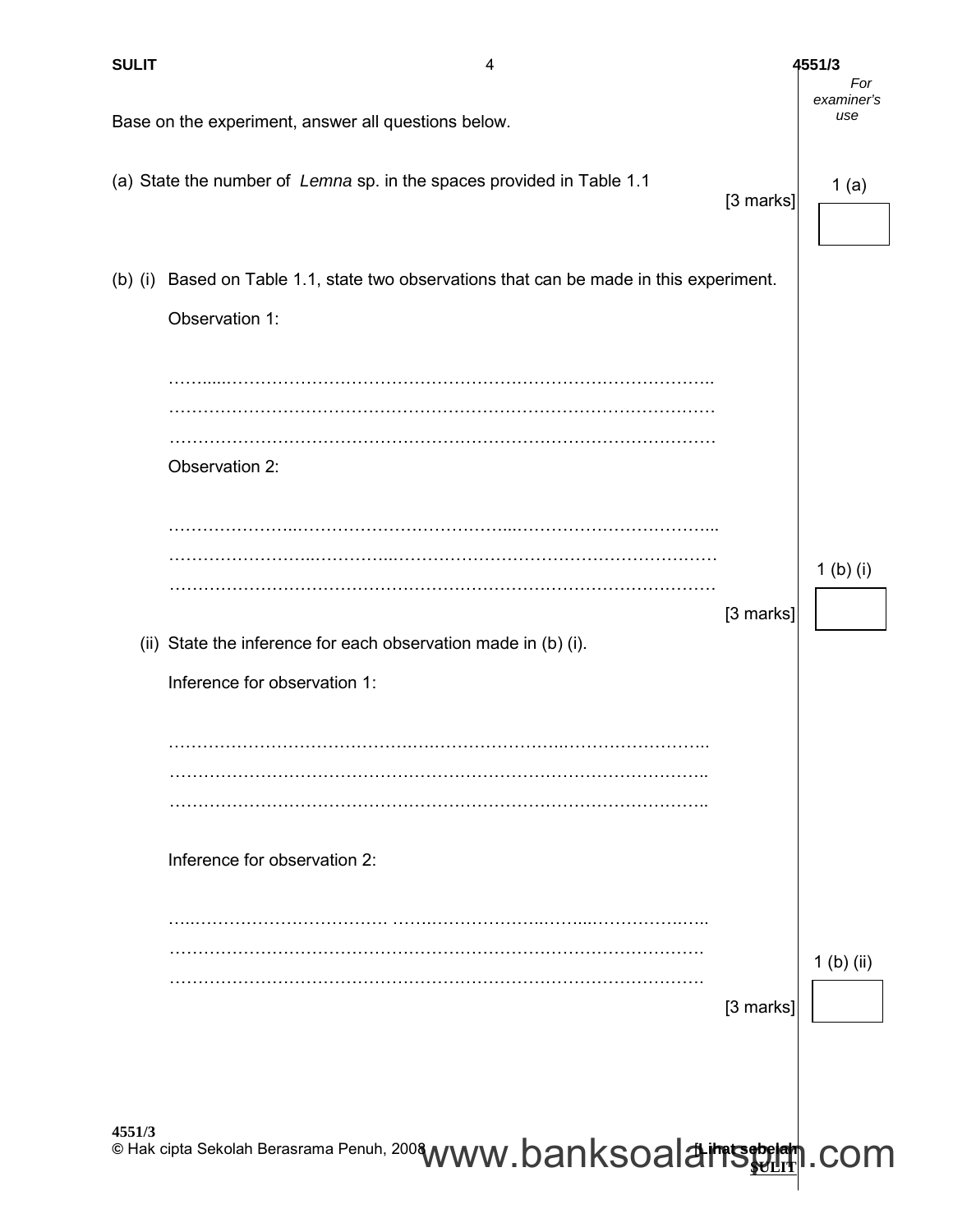(c) Complete Table 1.4 to show the variables involved in the experiment and how the variables are operated.

*For examiner's use*

| Variables                                     | Operating the variables                   |                  |
|-----------------------------------------------|-------------------------------------------|------------------|
| Manipulated variable:                         | How to alter the manipulated variable:    |                  |
|                                               |                                           |                  |
|                                               |                                           |                  |
|                                               |                                           |                  |
| Responding variable:                          | How to determine the responding variable: |                  |
|                                               |                                           |                  |
|                                               |                                           |                  |
|                                               |                                           |                  |
| Controlled variable:                          | How to maintain the controlled variable:  |                  |
|                                               |                                           |                  |
|                                               |                                           |                  |
|                                               |                                           | 1 <sub>(c)</sub> |
|                                               | Table 1.2<br>[3 marks]                    |                  |
| (d) State the hypothesis for this experiment. |                                           |                  |
|                                               |                                           |                  |
|                                               |                                           |                  |

[3 marks]

[3 marks]

(e) (i) Construct a table and record the results of the experiment. Your table should contain the following title.

………………………………………………………………………………………

© Hak cipta Sekolah Berasrama Penuh, 200**8 <sub>A</sub> // A // A // A // A // A // A // 4 <del>/</del>iratseppelah** 

• pH of water

**4551/3**

Number of *Lemna* sp.

1 (e) (i)

www.banksoala<del>nswm</del>lcom

5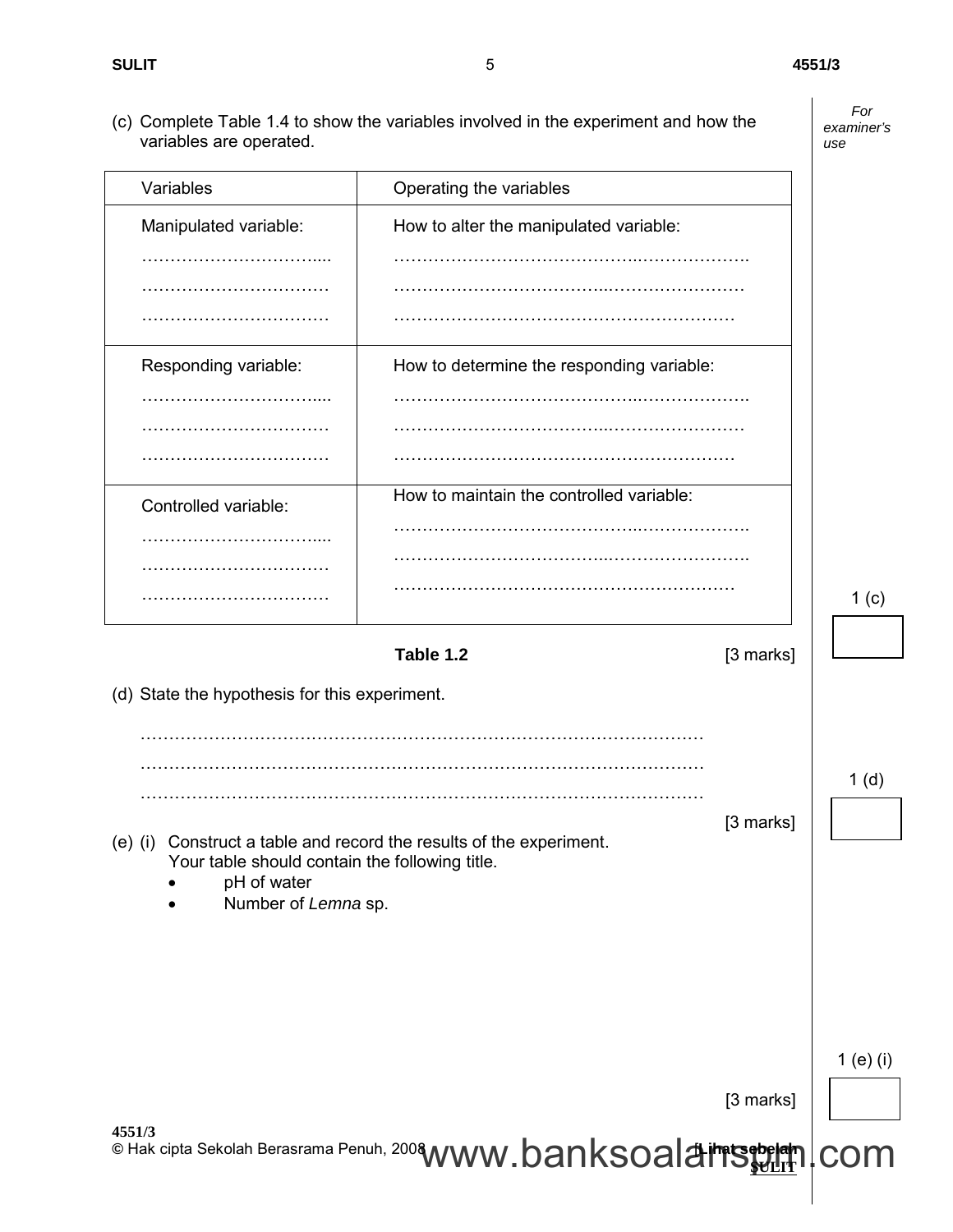

|               |           |         |           |            |             |               |        |      |               |     |           |           |     |              | (ii) Plot a graph showing the number of Lemna sp against the pH in the graph below |     |     |                 |       |           |
|---------------|-----------|---------|-----------|------------|-------------|---------------|--------|------|---------------|-----|-----------|-----------|-----|--------------|------------------------------------------------------------------------------------|-----|-----|-----------------|-------|-----------|
|               |           |         |           |            |             |               |        |      |               |     |           |           |     |              |                                                                                    |     |     |                 |       |           |
|               |           |         |           |            |             |               |        |      |               |     |           |           |     |              |                                                                                    |     |     |                 |       |           |
|               |           |         |           |            |             |               |        |      |               |     |           |           |     |              |                                                                                    |     |     |                 |       |           |
|               |           |         |           |            |             |               |        |      |               |     |           |           |     |              |                                                                                    |     |     |                 |       |           |
|               |           |         |           |            |             |               |        |      |               |     |           |           |     |              |                                                                                    |     |     |                 |       |           |
|               |           |         |           |            |             |               |        |      |               |     |           |           |     |              |                                                                                    |     |     |                 |       |           |
|               |           |         |           |            |             |               |        |      |               |     |           |           |     |              |                                                                                    |     |     |                 |       |           |
|               |           |         |           |            |             |               |        |      |               |     |           |           |     |              |                                                                                    |     |     |                 |       |           |
|               |           |         |           |            |             |               |        |      |               |     |           |           |     |              |                                                                                    |     |     |                 |       |           |
|               |           |         |           |            |             |               |        |      |               |     |           |           |     |              |                                                                                    |     |     |                 |       |           |
|               |           |         |           |            |             |               |        |      |               |     |           |           |     |              |                                                                                    |     |     |                 |       |           |
|               |           |         |           |            |             |               |        |      |               |     |           |           |     |              |                                                                                    |     |     |                 |       |           |
|               |           |         |           |            |             |               |        |      |               |     |           |           |     |              |                                                                                    |     |     |                 |       |           |
|               |           |         |           |            |             |               |        |      |               |     |           |           |     |              |                                                                                    |     |     |                 |       |           |
|               |           |         |           |            |             |               |        |      |               |     |           |           |     |              |                                                                                    |     |     |                 |       |           |
|               |           |         |           |            |             |               |        |      |               |     |           |           |     |              |                                                                                    |     |     |                 |       |           |
|               |           |         |           |            |             |               |        |      |               |     |           |           |     |              |                                                                                    |     |     |                 |       |           |
|               |           |         |           |            |             |               |        |      |               |     |           |           |     |              |                                                                                    |     |     |                 |       |           |
|               |           |         |           |            |             |               |        |      |               |     |           |           |     |              |                                                                                    |     |     |                 |       |           |
|               |           |         |           |            |             |               |        |      |               |     |           |           |     |              |                                                                                    |     |     |                 |       |           |
|               |           |         |           |            |             |               |        |      |               |     |           |           |     |              |                                                                                    |     |     |                 |       |           |
|               |           |         |           |            |             |               |        |      |               |     |           |           |     |              |                                                                                    |     |     |                 |       |           |
|               |           |         |           |            |             |               |        |      |               |     |           |           |     |              |                                                                                    |     |     |                 |       |           |
|               |           |         |           |            |             |               |        |      |               |     |           |           |     |              |                                                                                    |     |     |                 |       |           |
|               |           |         |           |            |             |               |        |      |               |     |           |           |     |              |                                                                                    |     |     |                 |       |           |
|               |           |         |           |            |             |               |        |      |               |     |           |           |     |              |                                                                                    |     |     |                 |       |           |
|               |           |         |           |            |             |               |        |      |               |     |           |           |     |              |                                                                                    |     |     |                 |       |           |
|               |           |         |           |            |             |               |        |      |               |     |           |           |     |              |                                                                                    |     |     |                 |       |           |
|               |           |         |           |            |             |               |        |      |               |     |           |           |     |              |                                                                                    |     |     |                 |       |           |
|               |           |         |           |            |             |               |        |      |               |     |           |           |     |              |                                                                                    |     |     |                 |       |           |
| 4             |           |         |           | ÷          |             | 44            |        |      |               |     | ÷         |           | 1   |              |                                                                                    |     | Ħ   | Ą.              |       |           |
|               | Hi        |         | iiii      | HH         | HH          | iii           |        | HH   | HH            |     | HH        | HH        | Ħ   | HH           | 59                                                                                 | 揖   | ĦH  | 88              |       | ili       |
| ĦH            | 4.4.4.    | hH      | ŦH        | .          | 484         |               |        | iddi | .             | 444 | 144<br>44 | ₩ŧ        | Ħŧ  | .            | HH                                                                                 | ₩   | ₩   | -1-1-           |       | 44        |
| iilii         |           | İ<br>Ħŧ | Ħ<br>4444 | titit      | 111         | II.           |        | ₩Ū   | ititi<br>1444 |     | H#<br>444 | iii<br>44 | Hii | iti          | iiii<br>Ħŧ                                                                         | ₩.  | W   | 444             | 44 I  |           |
|               | لللبلي    | 1111    |           | ilili.     | M)          | ww            | 111    | 44   | WW            |     |           | I         | H   | 444          | I                                                                                  | III | W   | 444             |       | .         |
| me            |           | HI      |           | Ħ          |             |               |        | 111  |               |     |           |           |     | ##           |                                                                                    |     |     | 44              |       |           |
|               |           |         | W         | ₩          | M           |               |        | ₽    | idid<br>FS 4  |     | H         |           | Ħ   |              | HI                                                                                 | Ħ   | H.  |                 | 44    |           |
| Hatiq.<br>111 | بالباطبات | 4444    | Ħ         | 4444<br>ĦĦ | بإطباط<br>Ħ | بإجابته<br>44 | المتقط | HU   | 現出            |     | Ħ         | 444       | HI. | إحاء الماليا | ĦI                                                                                 | H   | HH. | .1.1.1.1.<br>44 | 44.4. | بإبارتيار |
|               |           |         |           |            |             |               |        |      |               |     |           |           |     |              |                                                                                    |     |     |                 |       |           |
| HH            | 44        | Ħ       | Ħ         | Ħ          | 9           | ++++<br>tit:  | 111    | W    | 44            |     | N.        | :00       | HI. | Ħ            | Ħ                                                                                  | ₩   | Ħ   | 44              | ++++  | 4444      |
| Ħ             | Ħ         | I       |           | HH.        | HI          | HH.           | Ħ      | ₩    | <b>Albert</b> |     | H         | Ħ         | SU) | H            | HH.                                                                                | W   | HH. | <b>WANG</b>     | I     | NH        |
|               |           |         |           |            |             |               |        |      |               |     |           |           |     |              |                                                                                    |     |     |                 |       |           |

| ii) Plot a graph showing the number of Lemna sp against the pH in the graph belov |  |  |
|-----------------------------------------------------------------------------------|--|--|

 $[3$  marks]

www.banksoala<del>nswm</del>lcom

1 (e) (ii)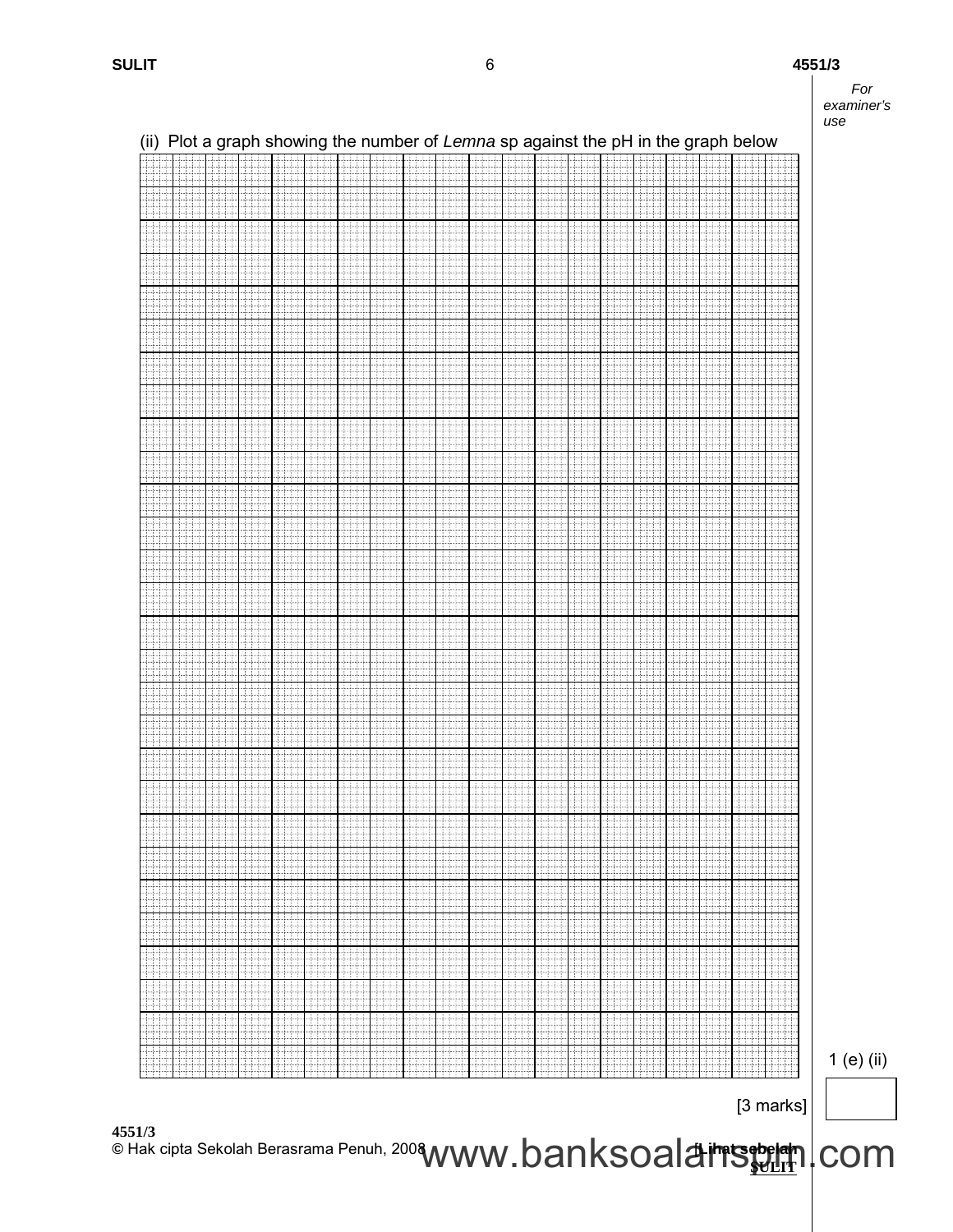$\overline{\phantom{a}}$ 

| (iii) Referring to the graph in (e) (ii), describe the relationship between the Lemna sp<br>growth and the condition of the medium.                                                                        | For<br>examiner's<br>use |
|------------------------------------------------------------------------------------------------------------------------------------------------------------------------------------------------------------|--------------------------|
| $[3$ marks]<br>Based on the experiment, define operationally the abiotic factor in an ecosystem.<br>(f)                                                                                                    | $1$ (e) (iii)            |
| $[3$ marks]<br>(g) The effluent from laundry shop flows into a pond nearby, predict the population of                                                                                                      | 1 $(f)$                  |
| Lemna sp in the pond. Explain your answer.                                                                                                                                                                 | 1 <sub>(g)</sub>         |
| [3 marks]<br>(h) Classify the biotic and abiotic factors from the list provided below.<br>Humidity, light intensity, decomposer, parasites, symbiotic<br>organism, soil texture, invertebrates, topography |                          |
| [3 marks]                                                                                                                                                                                                  | 1(h)                     |
|                                                                                                                                                                                                            |                          |
|                                                                                                                                                                                                            |                          |
| 4551/3<br>© Hak cipta Sekolah Berasrama Penuh, 2008 WWW.banksoal & imisebelam . com                                                                                                                        |                          |

7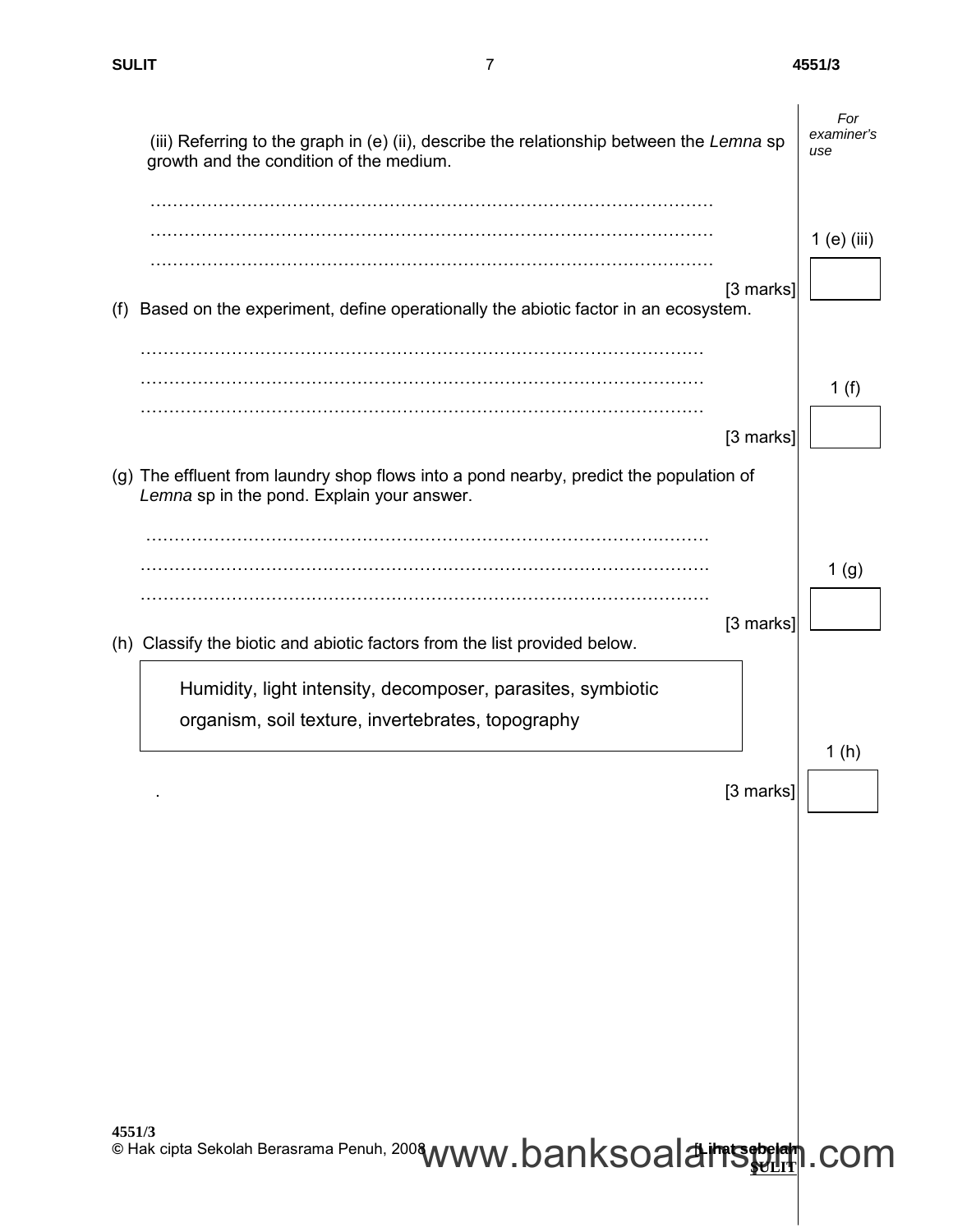## **Question 2**

When a boy drinks too much water, the osmotic pressure of blood will fall below normal level. Under such condition, the hypothalamus will not be stimulated and less antideuratic hormone (ADH) will be produced. Less water will be reabsorbed and most of the water is allowed to pass out through urine.

Design a laboratory experiment to determine the urine volume released by a student who drinks different volume of mineral water.

The planning of your experimental must include the following aspects:

- Problem statement
- Aim of investigation
- Hypothesis
- Variables
- List of apparatus and materials
- Technique used
- Experimental procedures or methods
- Presentation of data
- Conclusion

[17 marks]

## **END OF QUESTION PAPER**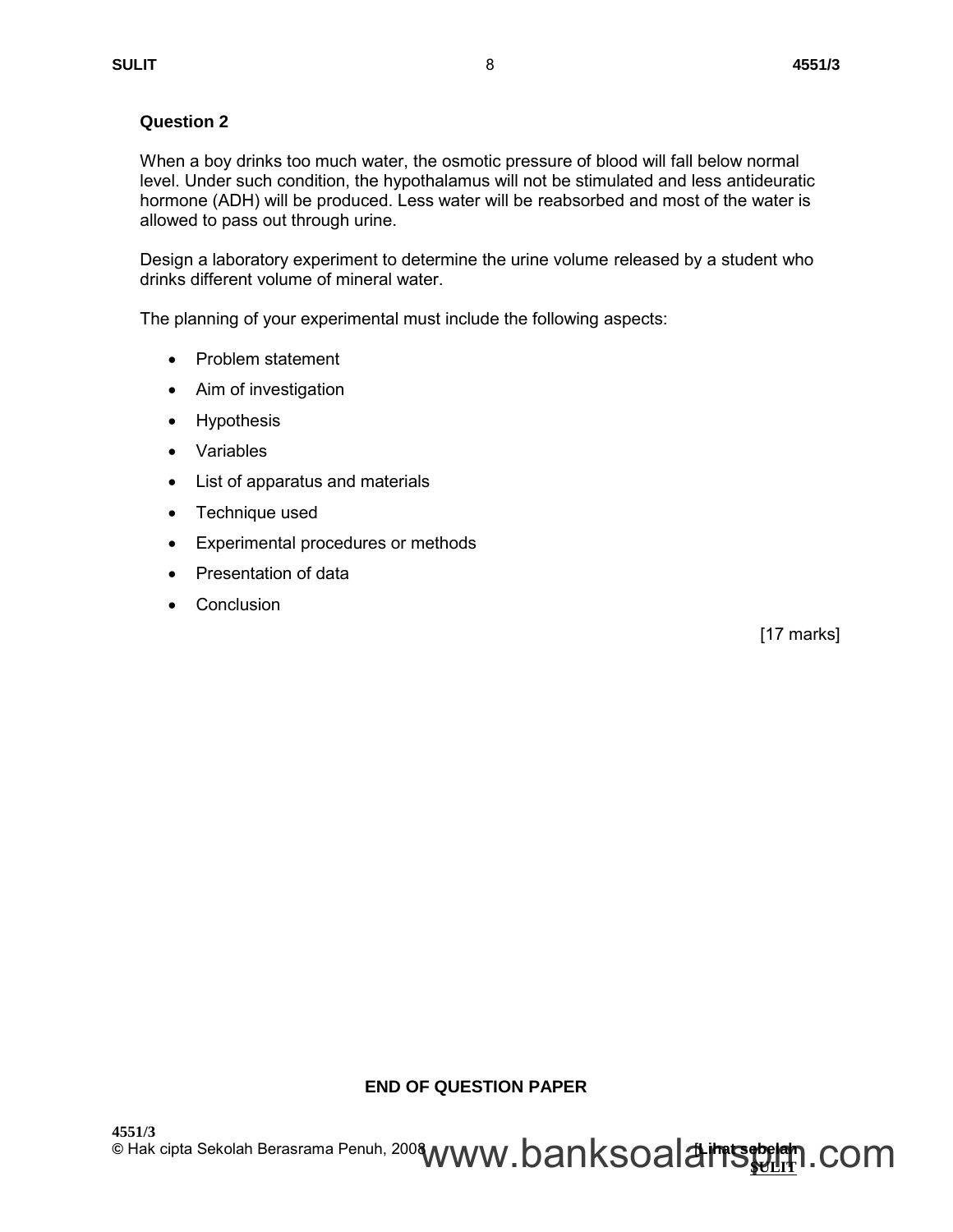## **INFORMATION FOR CANDIDATES**

- 1. This question paper consists of two question: **Question 1** and **Question 2**
- 2. Answer all questions. Write your answer for **Question 1** in the spaces provided in this question paper.
- 3. Write your answer for **Question 2** on the 'helaian tambahan' provided by the invigilators. You may use equations, diagrams, tables, graphs and other suitable methods to explain your answers.
- 4. Show your working, it may help you to get marks.
- 5. The diagrams in the questions are not drawn to scale unless stated
- 6. The marks allocated for each question or sub-part of a question are shown in brackets.
- 7. If you wish to change your answer, cross out the answer that you have done. Than write down the new answer.
- 8. You may you a non-programmable scientific calculator.
- 9. You are advised to spend 45 minutes to answer **Question 1** and 45 minutes for **Question 2**
- 10. Detach **Question 2** from this question paper. Tie the 'helaian tambahan' together with this question paper and hand in to the invigilator at the end of examination.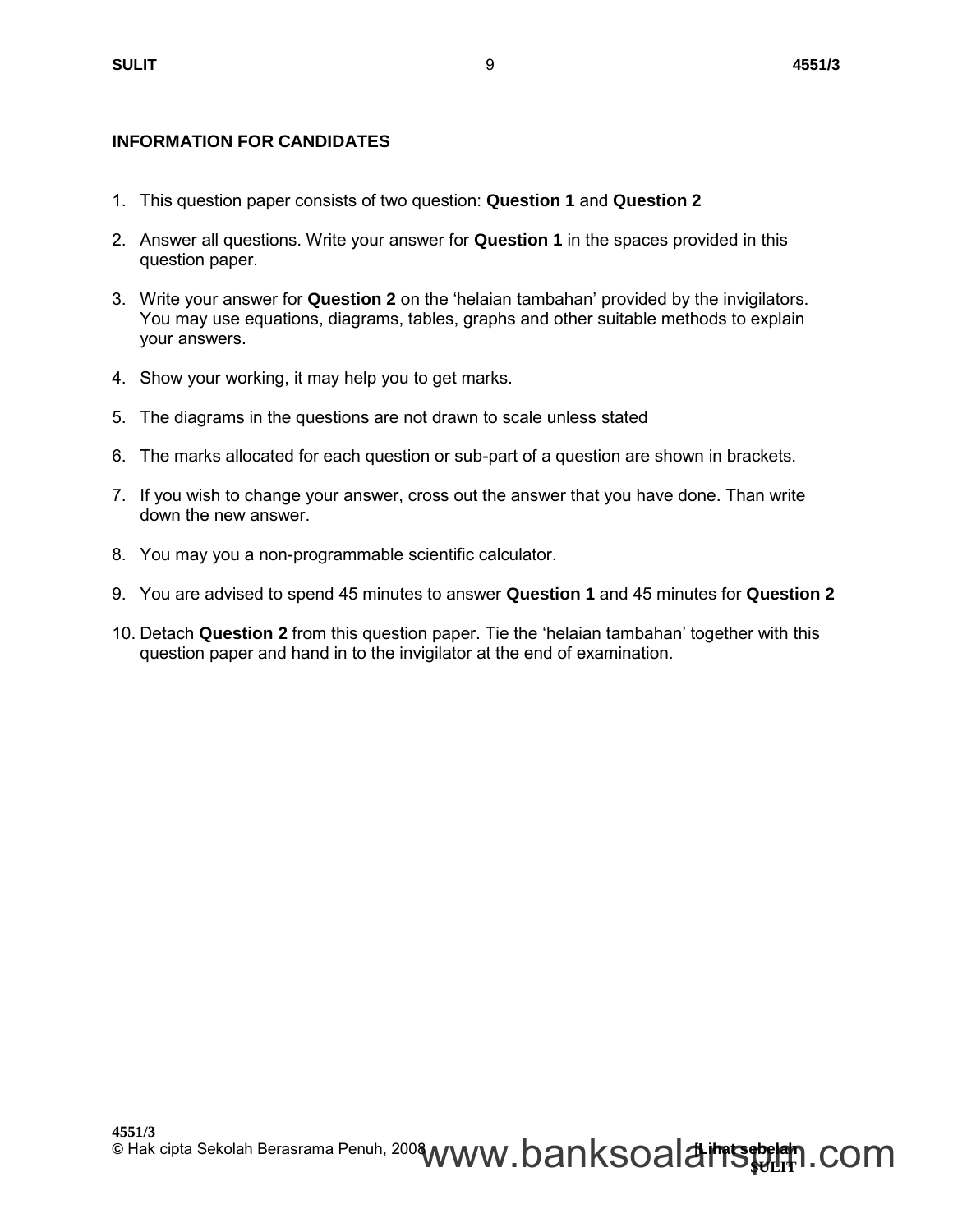**4551/3 Biology Kertas 3 Ogos 2008 1½ jam**



# **SEKOLAH BERASRAMA PENUH BAHAGIAN PENGURUSAN SEKOLAH BERASRAMA PENUH/ KLUSTER KEMENTERIAN PELAJARAN MALAYSIA**

**PEPERIKSAAN PERCUBAAN SETARA SPM 2008**

**BIOLOGI**

# **KERTAS 3**

# **PERATURAN PEMARKAHAN**

**UNTUK KEGUNAAN PEMERIKSA SAHAJA**

Peraturan pemarkahan ini mengandungi 13 halaman bercetak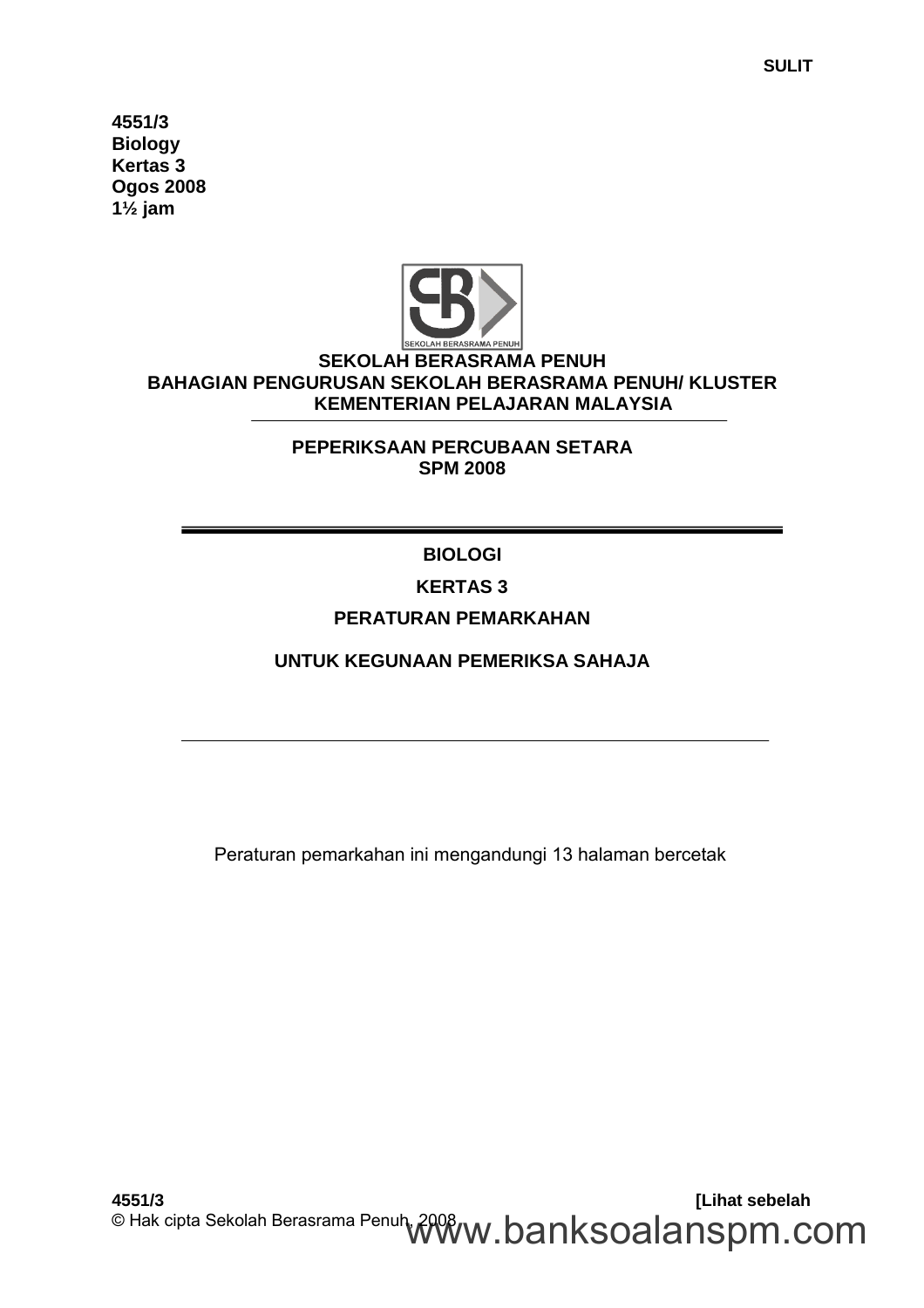|  |  |  | 1 (a) [KB0603 - Measuring Using Number] |  |  |
|--|--|--|-----------------------------------------|--|--|
|--|--|--|-----------------------------------------|--|--|

| Score         |                                                                         | Criteria |  |  |  |  |  |  |  |  |  |
|---------------|-------------------------------------------------------------------------|----------|--|--|--|--|--|--|--|--|--|
| 3             | Able to count and record the number of Lemna sp in Table 1.1 correctly: |          |  |  |  |  |  |  |  |  |  |
|               | <b>Sample answers</b>                                                   |          |  |  |  |  |  |  |  |  |  |
|               | Number of Lemna sp<br>рH                                                |          |  |  |  |  |  |  |  |  |  |
|               |                                                                         |          |  |  |  |  |  |  |  |  |  |
|               |                                                                         |          |  |  |  |  |  |  |  |  |  |
|               |                                                                         | 8        |  |  |  |  |  |  |  |  |  |
|               | 8                                                                       |          |  |  |  |  |  |  |  |  |  |
|               | 10                                                                      | 5        |  |  |  |  |  |  |  |  |  |
|               | 12                                                                      |          |  |  |  |  |  |  |  |  |  |
|               |                                                                         |          |  |  |  |  |  |  |  |  |  |
| $\mathcal{P}$ | Able to count and record $4 - 5$ number of Lemna sp                     |          |  |  |  |  |  |  |  |  |  |
|               | Able to count and record 2 - 3 number of Lemna sp                       |          |  |  |  |  |  |  |  |  |  |
| O             | Able to give one number, no response or wrong response.                 |          |  |  |  |  |  |  |  |  |  |

## 1 (b) (i) [KB0601 - Observation]

| Score        | Criteria                                                                                  |
|--------------|-------------------------------------------------------------------------------------------|
| 3            | Able to state any two observations correctly according to 2 criteria:                     |
|              | pH (Manipulated Variable)                                                                 |
|              | Number of Lemna sp (Responding Variable)                                                  |
|              |                                                                                           |
|              | <b>Sample answers:</b>                                                                    |
|              | 1. At pH 2 (Knop solution), the number of Lemna sp is 4                                   |
|              | 2. At pH 8 (Knop solution), the number of Lemna sp is 11                                  |
|              | 3. At pH 12 (Knop solution), the number of Lemna sp is 1                                  |
|              | 4. At pH 12 (Knop solution), the number of Lemna sp grow is less than at pH<br>2/4/6/8/10 |
|              | 5. At pH 8 (Knop solution), the number of Lemna sp is more than at pH2/4/6/10/12          |
|              |                                                                                           |
|              | *1,2 &3 is a horizontal observation                                                       |
|              | *4 & 5 is a vertical observation                                                          |
| 2            | Able to state any one observation correctly. or                                           |
|              | Able to state any two incomplete observations (any 2 criteria)                            |
|              |                                                                                           |
|              | <b>Sample answers:</b>                                                                    |
|              | 1. At pH 2 (Knop solution) the number of Lemna sp is less                                 |
|              | 2. At pH 12 (Knop solution) the number of Lemna sp is lowest                              |
|              | 3. At pH 8 (Knop solution) the number of Lemna sp is the most                             |
|              | 4. At pH 12 (Knop solution) the number of Lemna sp is lowest compare to others            |
|              | 5. At pH 8 (Knop solution) the number of Lemna sp is highest compare to others            |
| $\mathbf{1}$ | Able to state any one idea of observation.(any 1 criteria)                                |
|              | Sample answers:                                                                           |
|              | The number of Lemna sp is different in different pH<br>1.                                 |
|              | 2.<br>Lemna sp grow rapidly in pH neutral                                                 |
|              | 3.<br>pH alkali is not suitable for Lemna to grow                                         |
|              | acid medium not suitable for Lemna to grow<br>4.                                          |
|              | Or any other suitable answer.                                                             |
| $\mathbf 0$  | Not able to response or wrong response.                                                   |

**4551/3 [Lihat sebelah** © Hak cipta Sekolah Berasrama Penuh, 2008 $\pmb{w}$ .  $\pmb{b}$ an $\pmb{k}$ soalan $\pmb{s}$ pm.com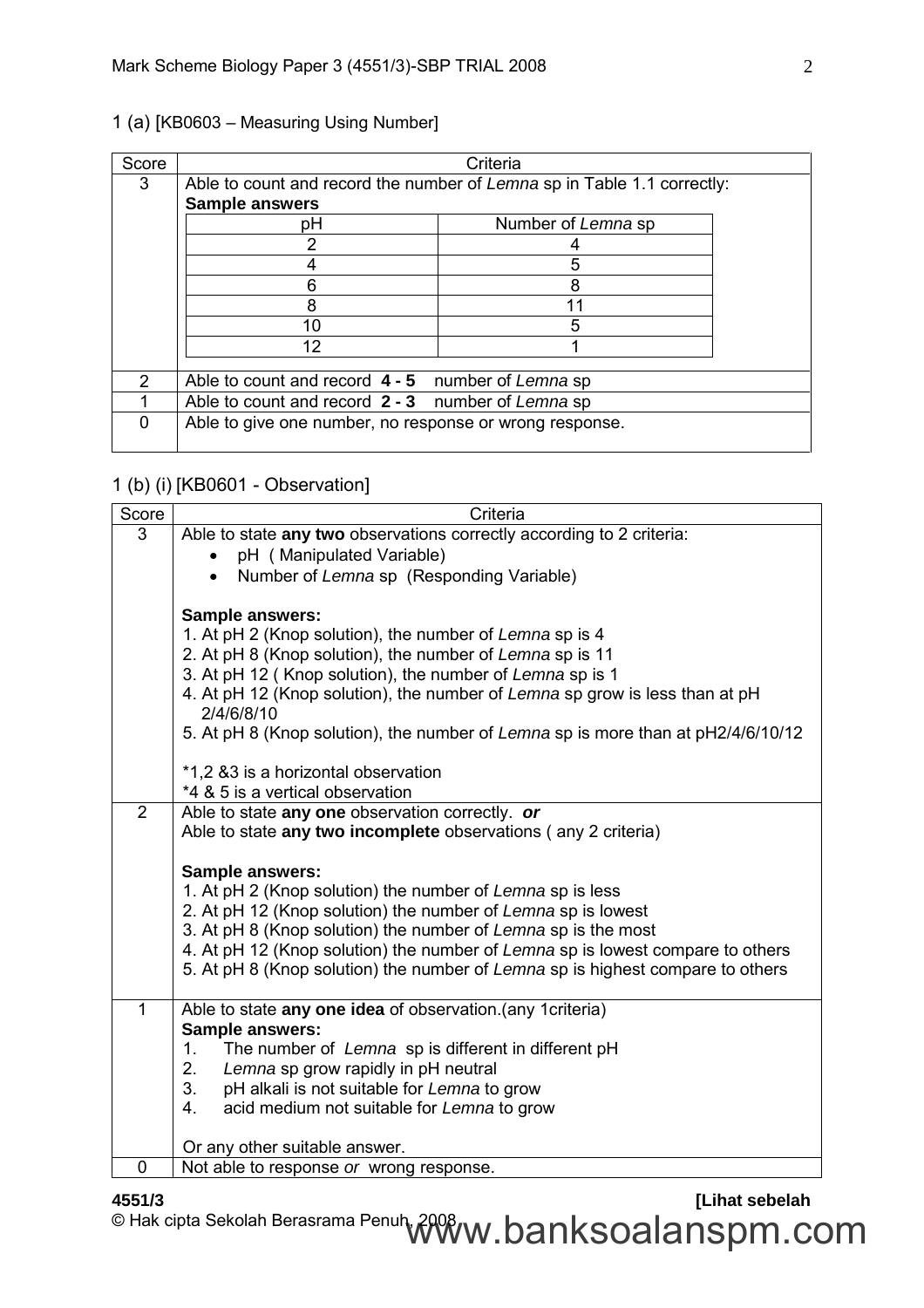| Score          | Criteria                                                                                    |  |  |  |  |
|----------------|---------------------------------------------------------------------------------------------|--|--|--|--|
| 3              | Able to make one logical inference for each observation based on the criteria               |  |  |  |  |
|                | suitable abiotic factor<br>$\bullet$                                                        |  |  |  |  |
|                | Favourable for Lemna sp growth<br>$\bullet$                                                 |  |  |  |  |
|                |                                                                                             |  |  |  |  |
|                | Sample answers:                                                                             |  |  |  |  |
|                | 1. Strong acidic condition is not favorable for Lemna growth.                               |  |  |  |  |
|                | 2. Weak/slight alkaline // neutral condition is most favorable for Lemna growth.            |  |  |  |  |
|                | 3. Strong alkaline is not favorable for Lemna growth.                                       |  |  |  |  |
|                | 4. Strong alkaline condition is the least favorable for Lemna growth compare with           |  |  |  |  |
|                | other conditions.                                                                           |  |  |  |  |
|                | 5. Neutral/Slight alkaline condition is the best/moss favorable condition for Lemna         |  |  |  |  |
|                | growth.                                                                                     |  |  |  |  |
|                |                                                                                             |  |  |  |  |
|                | *1,2 &3 is a horizontal inference                                                           |  |  |  |  |
|                | *4 & 5 is a vertical inference                                                              |  |  |  |  |
|                |                                                                                             |  |  |  |  |
| $\overline{2}$ | Able to make one logical inference for any one observation.                                 |  |  |  |  |
|                | or                                                                                          |  |  |  |  |
|                | Able to make one logical and incomplete inference base on one criterion for                 |  |  |  |  |
|                | each observation.                                                                           |  |  |  |  |
|                |                                                                                             |  |  |  |  |
|                | Sample answer:                                                                              |  |  |  |  |
|                | 1. Different pH condition will cause different growth rate of Lemna sp.                     |  |  |  |  |
|                | 2. Lemna sp. grow in neutral condition<br>3. Neutral condition is the most suitable medium. |  |  |  |  |
|                | 4. Acidic or alkali medium is not suitable for Lemna sp.                                    |  |  |  |  |
|                | 5. pH affect the Lemna sp. growth rate.                                                     |  |  |  |  |
|                |                                                                                             |  |  |  |  |
| $\mathbf{1}$   | Able to make an idea of inference with one criterion.                                       |  |  |  |  |
|                | <b>Sample answers</b>                                                                       |  |  |  |  |
|                | 1. Lemna sp. able to grow in water                                                          |  |  |  |  |
|                | 2. Lemna sp. will grow in different condition                                               |  |  |  |  |
|                | 3. Lemna sp. not grow in unsuitable pH.                                                     |  |  |  |  |
|                |                                                                                             |  |  |  |  |
|                | Or any other suitable answer                                                                |  |  |  |  |
|                |                                                                                             |  |  |  |  |
| $\mathbf 0$    | Not able to response or wrong response.                                                     |  |  |  |  |

# 1 (b) (ii) [**KB0604 - Making inferences]**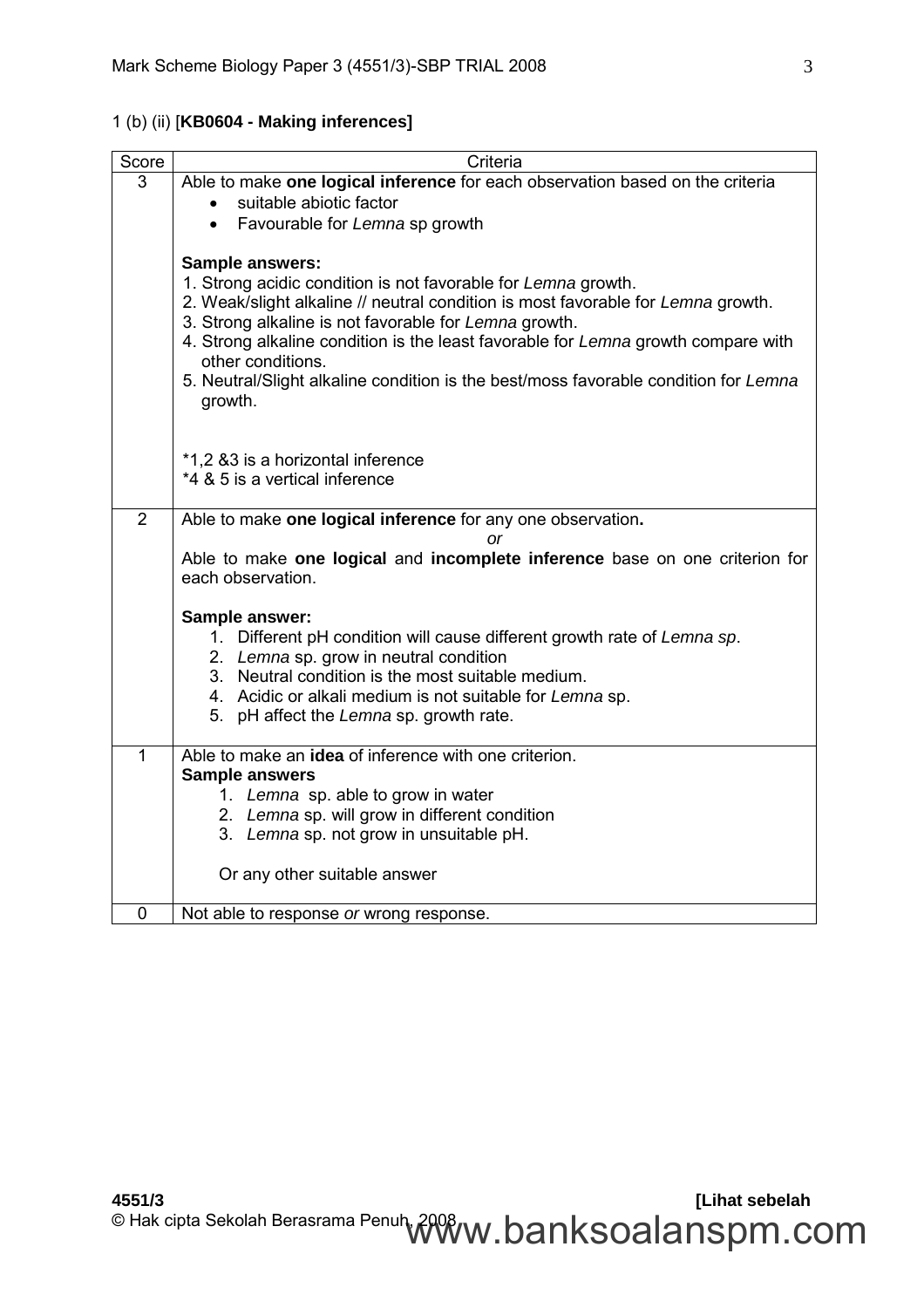| Variables                                             | How the variables are operated                                                                                                                                         |
|-------------------------------------------------------|------------------------------------------------------------------------------------------------------------------------------------------------------------------------|
| Manipulated:<br>pH                                    | Add/Use acid or alkali to the Knop solution to get different pH<br>condition// Use pH solution: pH2, pH4, pH6, pH8, pH10, pH12 //<br>change/alter the medium condition |
| Responding:<br>Number of Lemna sp                     | Count and record the number of Lemna sp. plants after 7 days.                                                                                                          |
| Fixed:<br>Light exposure /<br>Volume of Knop solution | Fix 12 hours light exposure every day /<br>Maintain the volume at 20ml                                                                                                 |

# 1(c) [KB061001 – **Controlling Variables]**

# 1(d) KB0611- **Making Hypothesis]**

| Score        | Criteria                                                                                                                                                                                                                               |
|--------------|----------------------------------------------------------------------------------------------------------------------------------------------------------------------------------------------------------------------------------------|
| 3            | Able to state a hypothesis to show a relationship between the manipulated variable<br>and responding variable and the hypothesis can be validated, based on 3 criteria:<br>manipulated variable<br>responding variable<br>relationship |
|              | Sample answer:                                                                                                                                                                                                                         |
|              | 1. In low pH, number of Lemna sp is less than in a higher pH.<br>2. The higher pH the higher number of Lemna sp.                                                                                                                       |
|              | 3. In a neutral condition the number of Lemna sp. plants is the highest /the<br>most.                                                                                                                                                  |
|              | 4. The more alkali the medium is the less number of Lemna sp.                                                                                                                                                                          |
| 2            | Able to state less accurate hypothesis to show a relationship between manipulated<br>variable and responding variable base on 2 criteria.                                                                                              |
|              | Sample answer                                                                                                                                                                                                                          |
|              | 1. Different pH has different number of Lemna sp.                                                                                                                                                                                      |
|              | 2. Different condition has different number of Lemna sp.<br>3. pH affect the size of Lemna sp. population                                                                                                                              |
|              |                                                                                                                                                                                                                                        |
| $\mathbf{1}$ | Able to state idea of hypothesis to show a relationship between manipulated<br>variable and responding variable base on 1 criterion.                                                                                                   |
|              | Sample answer                                                                                                                                                                                                                          |
|              | 1. The number of Lemna sp. is varied                                                                                                                                                                                                   |
|              | 2. Lemna sp. can survive in different condition<br>3. pH affect the Lemna sp. growth                                                                                                                                                   |
|              |                                                                                                                                                                                                                                        |
| 0            | Not able to response or wrong response.                                                                                                                                                                                                |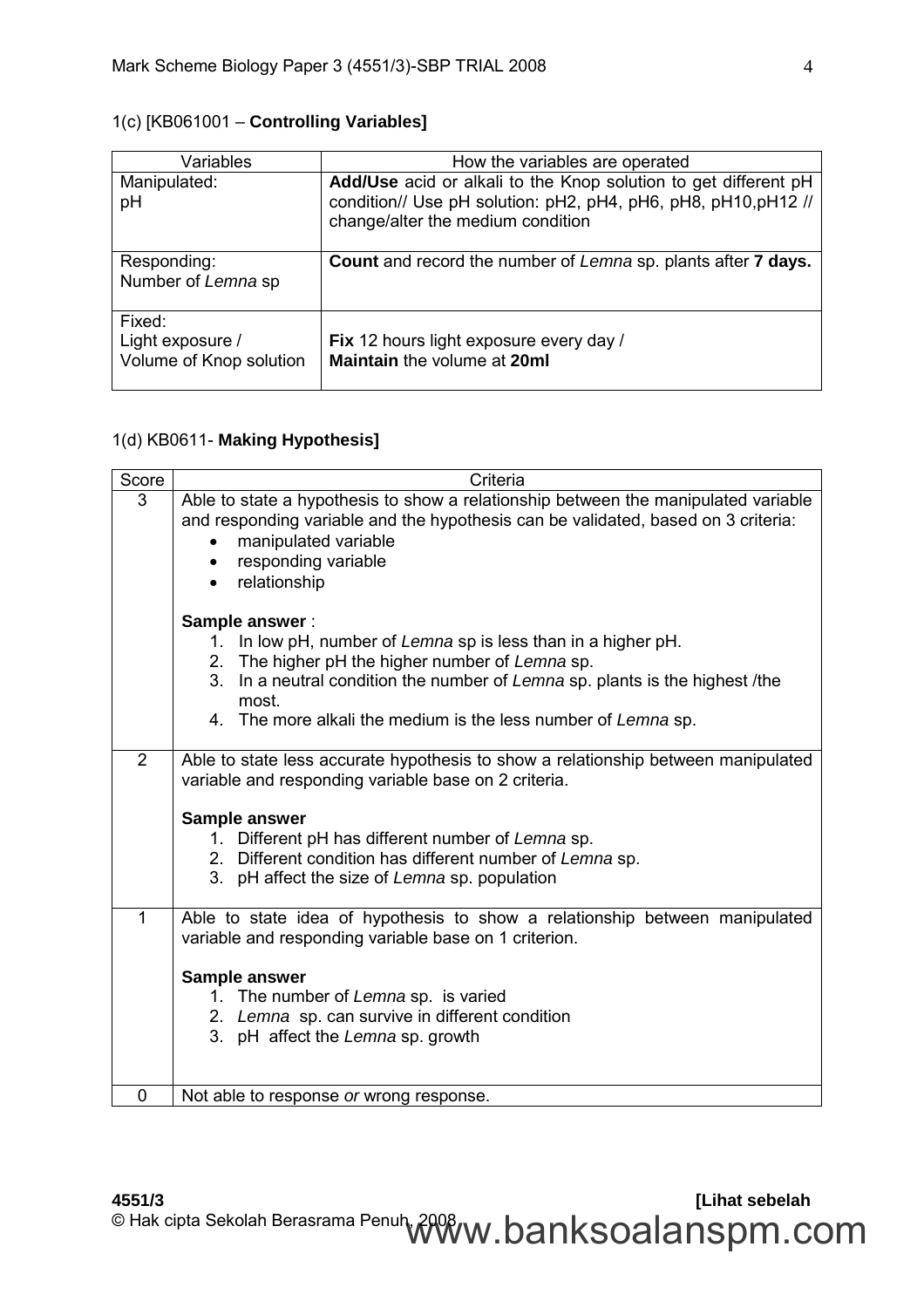# 1(e) (i) [KB0606 – Communicating]

| Score |                                                                                                      | Criteria           |  |  |
|-------|------------------------------------------------------------------------------------------------------|--------------------|--|--|
| 3     | Able to draw and fill a table with all columns and rows labeled with complete unit<br>Sample answers |                    |  |  |
|       | pH of water                                                                                          | Number of Lemna sp |  |  |
|       |                                                                                                      |                    |  |  |
|       |                                                                                                      | 5                  |  |  |
|       | հ                                                                                                    | 8                  |  |  |
|       | 8                                                                                                    |                    |  |  |
|       | 10                                                                                                   | 5                  |  |  |
|       | 12                                                                                                   |                    |  |  |
|       |                                                                                                      |                    |  |  |
| 2     | Able to draw a table with incomplete data                                                            |                    |  |  |
|       | Able to draw a table without data                                                                    |                    |  |  |
|       | Not able to response or wrong response.                                                              |                    |  |  |

# 1(e) (ii) KB0607 – Space and time relationship

| Score         | Criteria                                                                                                                                                                    |
|---------------|-----------------------------------------------------------------------------------------------------------------------------------------------------------------------------|
| 3             | Able to plot a graph with 3 criteria:                                                                                                                                       |
|               | A(axis): correct title with unit and uniform scale<br>$\bullet$<br>• $P$ (point): transferred correctly<br>• S (Shape): able to joint all points, smooth graph, bell shape. |
| $\mathcal{P}$ | Able to plot a graph with any 2 criteria                                                                                                                                    |
|               | Able to plot a graph with any 1 criteria                                                                                                                                    |
|               | Not able to response or wrong response.                                                                                                                                     |

## 1(e) (iii) [KB0608 – Interpreting Data]

| Score | Criteria                                                                                                                                                                                                                                                                                                                                                                                                                                                                                                                                              |
|-------|-------------------------------------------------------------------------------------------------------------------------------------------------------------------------------------------------------------------------------------------------------------------------------------------------------------------------------------------------------------------------------------------------------------------------------------------------------------------------------------------------------------------------------------------------------|
| 3     | Able to state clearly and accurately the relationship between the condition of<br>medium and Lemna growth based on the criteria:<br>• P1- Alkali, acidic or neutral (abiotic factor)<br>• P2- Lemna sp. growth<br><b>Sample answer:</b><br>(Associates each of the condition with the Lemna growth)<br>1. In the acidic medium the Lemna sp. growth is less, and increase when the<br>medium become neutral but decrease when in alkali condition.<br>2 Lemna sp. grow very well in neutral medium and less growth rate in alkali or<br>acidic medium |
| 2     | Able to state clearly but less accurate the relationship between the condition of<br>medium and Lemna sp growth.<br>Sample answer:<br>1. In the acidic medium the Lemna sp growth is less and increase when the<br>medium become neutral                                                                                                                                                                                                                                                                                                              |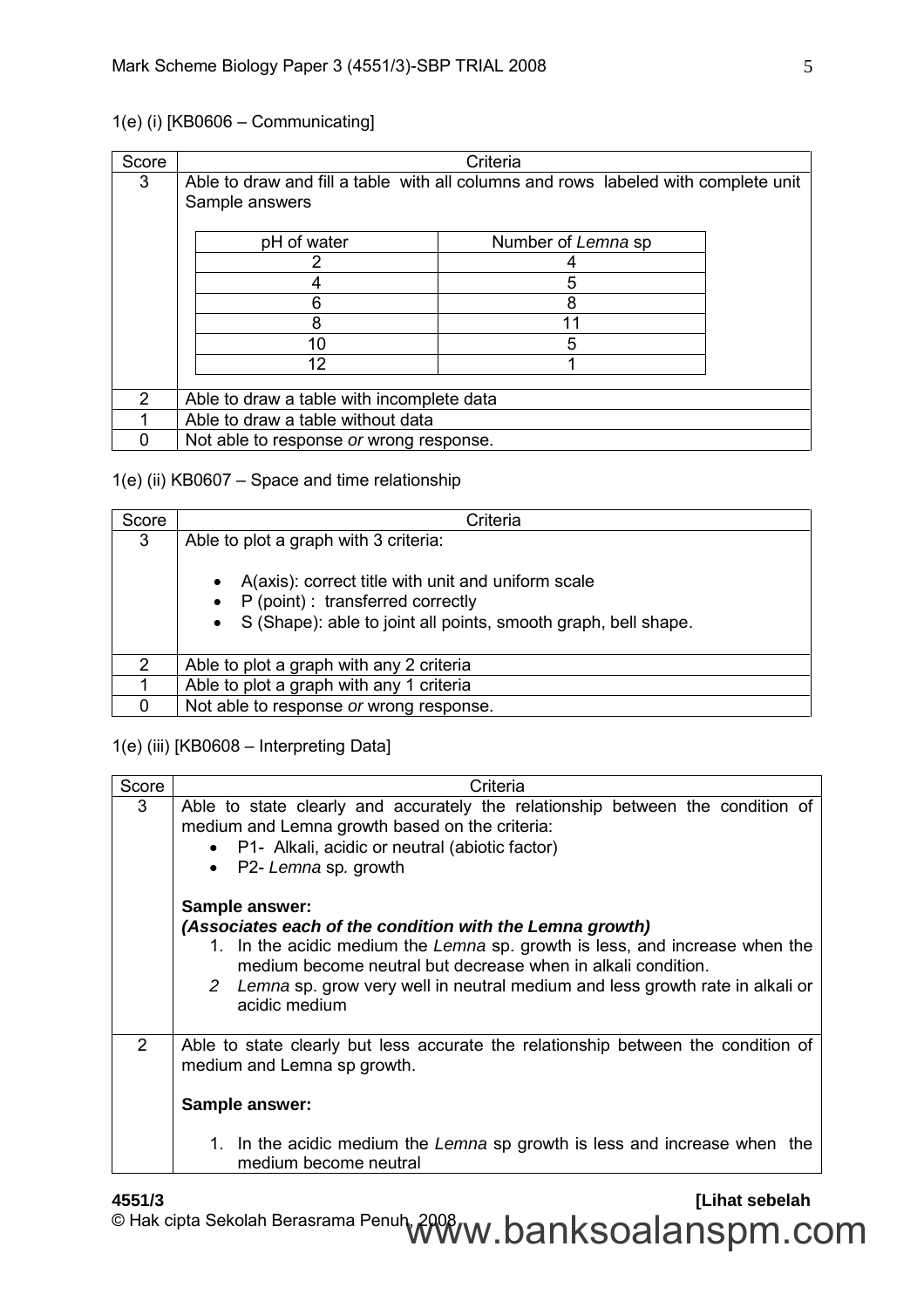| 2. In the alkaline medium the Lemna sp growth is less and increase when the<br>medium become neutral<br>3. Lemna sp grow very well in neutral medium compare to other medium                                                                                         |
|----------------------------------------------------------------------------------------------------------------------------------------------------------------------------------------------------------------------------------------------------------------------|
| Able to state the idea of the relationship.<br>1. Growth rate of Lemna sp depend on the condition of the medium<br>2. Different medium affect the Lemna sp growth.<br>3. pH affect the growth of Lemna sp.<br>4. Lemna sp growth is affected by different pH medium. |
| Not able to response or wrong response.                                                                                                                                                                                                                              |

# (f) [KB0609] [**Define operationally]**

| Score    | Criteria                                                                                                                                                                                                                                                                                                |  |  |
|----------|---------------------------------------------------------------------------------------------------------------------------------------------------------------------------------------------------------------------------------------------------------------------------------------------------------|--|--|
| 3        | Able to explain the abiotic factor operationally base on 3 criteria:<br>Lemna sp (organism)<br>$\bullet$<br>affected (growth)<br>pH of medium (abiotic factor in ecosystem)<br>$\bullet$<br>Sample answer:<br>1. Abiotic factor is pH of the medium that affect the Lemna sp growth in an<br>ecosystem. |  |  |
| 2        | Able to state the abiotic factor base on 2 criteria.<br>Sample answer:<br>1. Abiotic factor is pH of the medium that affect the growth.<br>2. Abiotic factor is physical factor that affect the Lemna growth such as pH.                                                                                |  |  |
| 1        | Able to state the idea of the abiotic factor or the theoretical definition of abiotic<br>factor or hypothesis.<br>1. Abitiotic factor is physical factor that affect the organism growth in<br>ecosystem<br>2. Abiotic factor is pH.<br>3. The physical factor that affect the Lemna sp population.     |  |  |
| $\Omega$ | Not able to response or wrong response.                                                                                                                                                                                                                                                                 |  |  |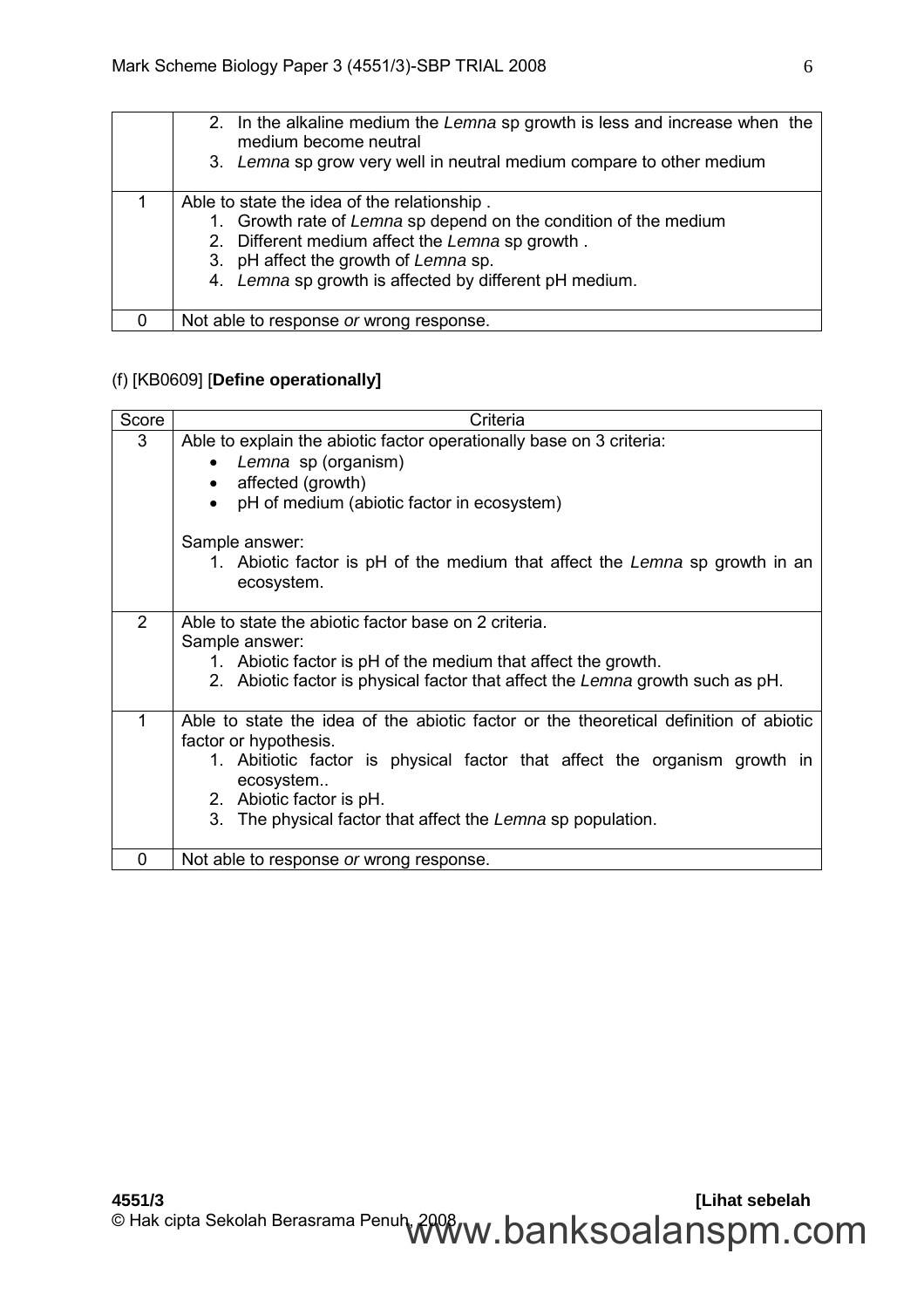# (g) [KB0605 **– Predicting]**

| Score         | Criteria                                                                      |
|---------------|-------------------------------------------------------------------------------|
| 3             | Able to predict the result accurately base on 2 criteria.                     |
|               | Expected population of Lemna sp                                               |
|               | The reason of the answer                                                      |
|               | Not suitable for growth<br>$\bullet$                                          |
|               | Sample answer:                                                                |
|               | P1- No Lemna sp found/ very small population of Lemna sp,                     |
|               | P2- Because water is contaminated with soap/detergent contain alkali,         |
|               | P3- Which is not suitable/favourable for Lemna to grow                        |
|               |                                                                               |
| $\mathcal{P}$ | Able to predict the result less accurate base on 1 criteria                   |
|               | Sample answer:                                                                |
|               | 1. The Lemna sp is less because the pond water is not suitable for Lemna sp.  |
|               | 2. The pond water becomes too alkali for Lemna sp to grow                     |
|               | 3. The pH of pond water is too high for Lemna sp to grow                      |
|               | 4. Lemna sp is not found because the condition of pond water is not suitable. |
| 1             | Able to give idea of the result                                               |
|               | Less Lemna sp in the pond.                                                    |
|               | All Lemna sp in the pond died.                                                |
|               | The pond water unsuitable for Lemna sp to grow                                |
|               |                                                                               |
| 0             | Not able to response or wrong response.                                       |

# (h) [KB0602 – **Classifying]**

| Score         | Criteria                                                                                     |                                                                                   |  |
|---------------|----------------------------------------------------------------------------------------------|-----------------------------------------------------------------------------------|--|
| 3             | Able to classify all 4 pairs of the abiotic and biotic factors in ecosystem<br>Sample answer |                                                                                   |  |
|               | <b>Abiotic factors</b>                                                                       | <b>Biotic factors</b>                                                             |  |
|               | Humidity                                                                                     | Decomposer                                                                        |  |
|               | Light intensity                                                                              | Parasite                                                                          |  |
|               | Soil texture                                                                                 | Symbiotic organism                                                                |  |
|               | Topography                                                                                   | invertebrates                                                                     |  |
| $\mathcal{P}$ | Able to classify 3 pairs of abiotic and biotic factors                                       |                                                                                   |  |
|               | Able to classify 2 pairs of abiotic and biotic factors                                       |                                                                                   |  |
| 0             | wrong response.                                                                              | Able to classify 2 pairs of abiotic and biotic factors or Not able to response or |  |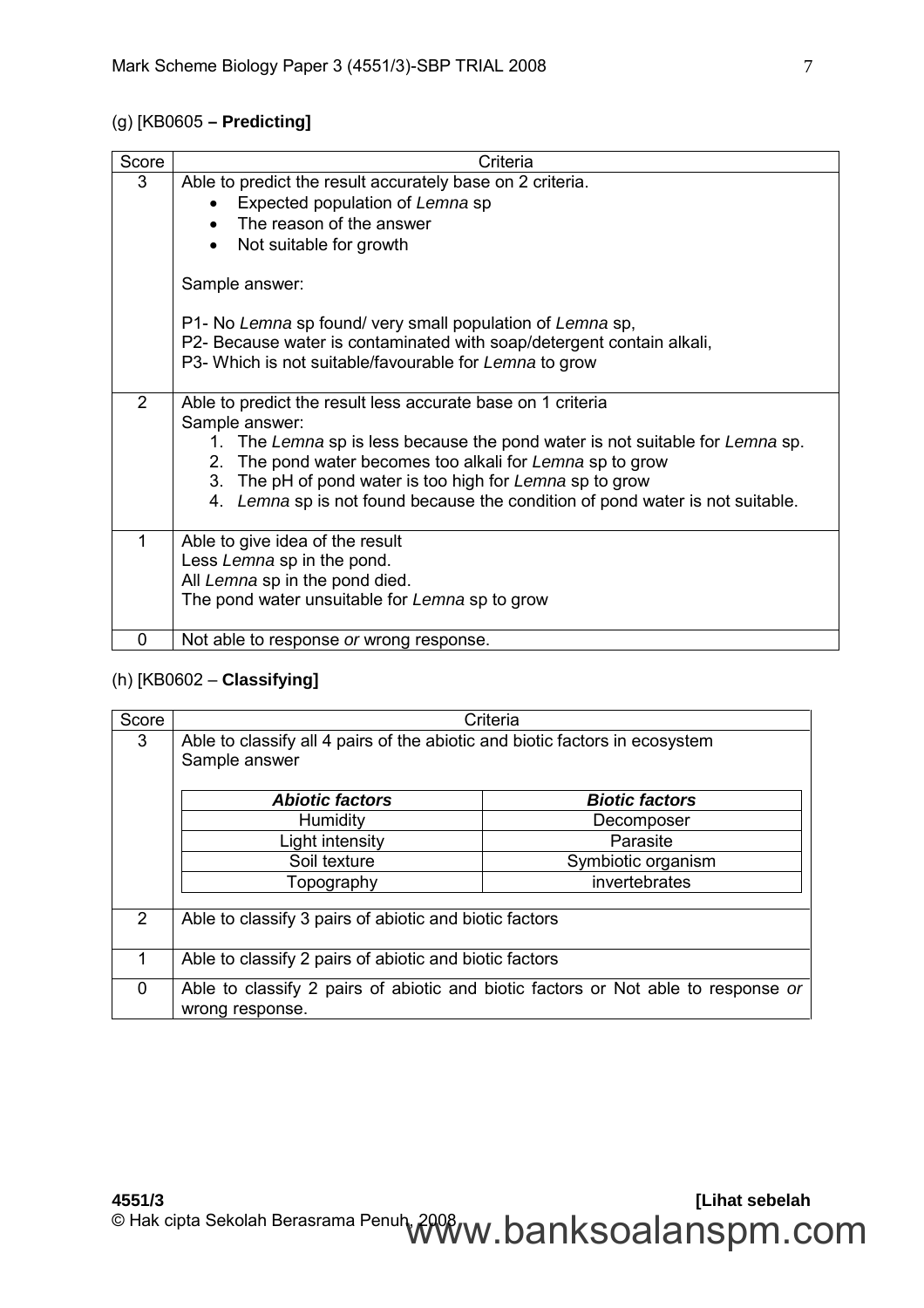## **QUESTION 2**

| Aspect                                                 | Criteria                                                                                                                                                                                                                            | Score |
|--------------------------------------------------------|-------------------------------------------------------------------------------------------------------------------------------------------------------------------------------------------------------------------------------------|-------|
| KB061201<br>Identifying<br>Problem<br><b>Statement</b> | Able to write a problem statement correctly base on 3 criteria:<br>Manipulated variables- (Volume of water intake)<br>Responding variables- (Volume of urine released)<br>Relationship.<br>$\bullet$                                | 3     |
|                                                        | Sample Answer<br>1. How does the volume of water intake affect the volume<br>of urine released?<br>Does volume of water intake affect the volume of urine<br>2<br>released?<br>3. Which volume of water intake released more urine? |       |
|                                                        | Able to write a problem statement but less correctly base on 2<br>criteria.                                                                                                                                                         | 2     |
|                                                        | Able to give an idea about the problem statement base on 1<br>criterion.                                                                                                                                                            |       |
|                                                        | Wrong or no response                                                                                                                                                                                                                |       |

| Objective<br>/Aim | Able to state the objective of the experiment correctly<br>Sample Answer<br>1. To study / investigate the effect of drinking different volumes of<br>mineral water on urine output/volume                                                                   |  |  |  |
|-------------------|-------------------------------------------------------------------------------------------------------------------------------------------------------------------------------------------------------------------------------------------------------------|--|--|--|
| Variables         | Able to identify all the three variables correctly<br>Sample Answer<br>• Manipulated variable :<br>volume of mineral water<br>• Responding variable :<br>volume of urine released<br>• Fixed variable<br>same student/same environment<br><b>Contractor</b> |  |  |  |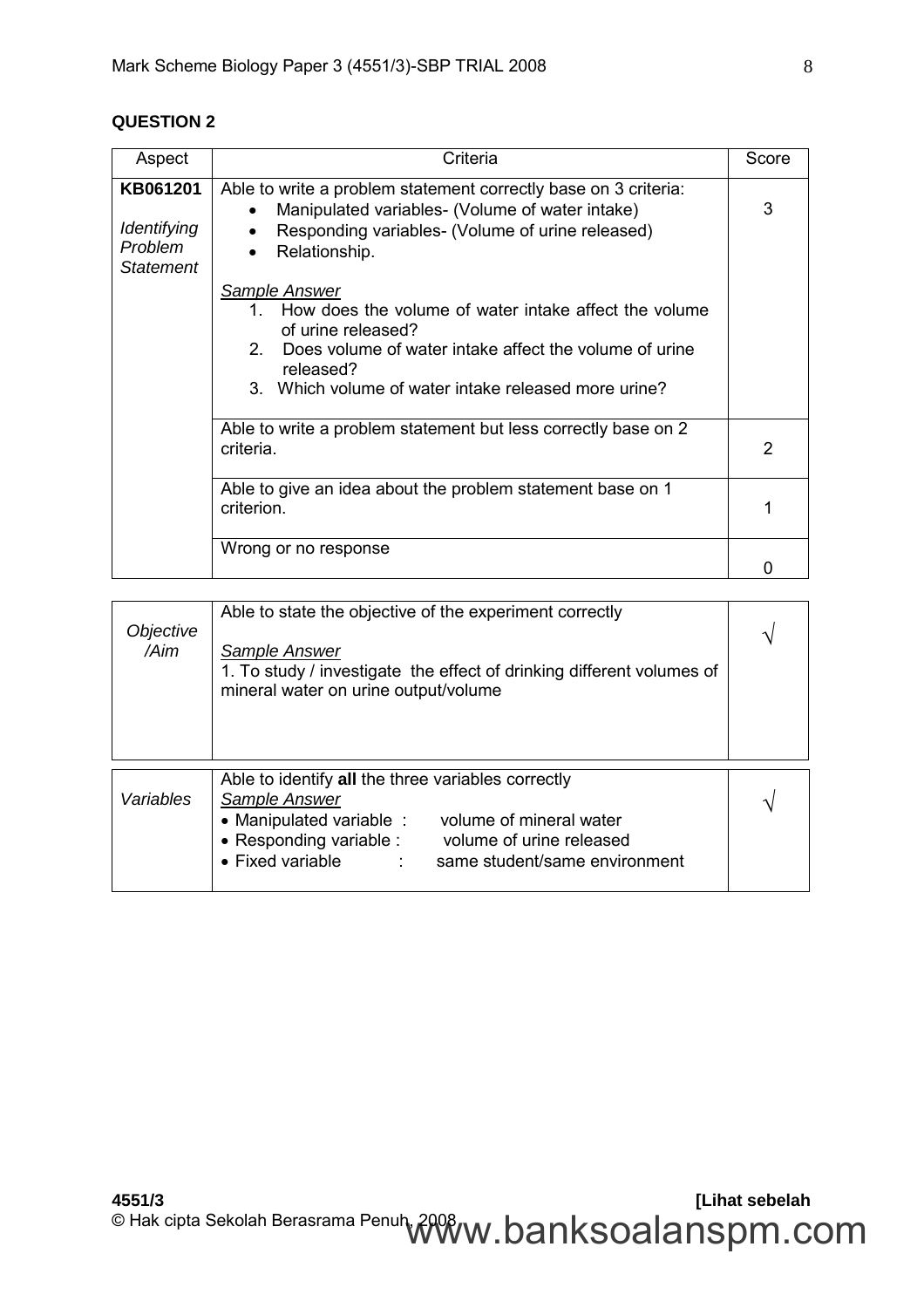| Aspect                           | Criteria                                                                                                                                                                                                                                                                                                       | Score |
|----------------------------------|----------------------------------------------------------------------------------------------------------------------------------------------------------------------------------------------------------------------------------------------------------------------------------------------------------------|-------|
| KB061202<br>Making<br>hypothesis | Able to write a suitable hypothesis correctly base on the 3 criteria:<br>Manipulated variable<br>Responding variable<br>Relationship                                                                                                                                                                           | 3     |
|                                  | <b>Sample Answer</b><br>1. The higher the volume of water intake, the higher the volume<br>of urine released.<br>2. If more water is taken, the urine released will be more.<br>3. As the volume of water intake increases, the volume of urine<br>released increases.<br>[note: wrong hypothesis is accepted] |       |
|                                  | Able to write a hypothesis but less correctly base on the 2 criteria.                                                                                                                                                                                                                                          | 2     |
|                                  | Able to give an idea about the problem statement base on 1<br>criterion.                                                                                                                                                                                                                                       |       |
|                                  | No response                                                                                                                                                                                                                                                                                                    | ∩     |

| Aspect                               | Criteria                                                                                     | Score |  |  |  |
|--------------------------------------|----------------------------------------------------------------------------------------------|-------|--|--|--|
| KB061205                             | Able to list all materials and apparatus needed to carry out the<br>experiment successfully. |       |  |  |  |
| <b>Materials</b><br>and<br>Apparatus | Sample Answer                                                                                |       |  |  |  |
|                                      | Specimen :<br>Boy/girl/student<br>$(^*S)$                                                    |       |  |  |  |
|                                      | Materials : mineral/drinking water<br>(M)                                                    |       |  |  |  |
|                                      | <b>Apparatus</b> :<br>Beakers, glass/cup/mug, measuring cylinder<br>stop watch               |       |  |  |  |
|                                      | (A)<br>* S + 4A + 1M                                                                         |       |  |  |  |
|                                      | $NoS$ , $4A + 1M$<br>$3A + 1M$                                                               | 2     |  |  |  |
|                                      | $2A + 1M$                                                                                    |       |  |  |  |
|                                      | Incomplete list or wrong or no response                                                      |       |  |  |  |

| Aspect           | Criteria                                                                                                     | Score     |
|------------------|--------------------------------------------------------------------------------------------------------------|-----------|
| <b>Technique</b> | Able to state the technique used in carrying out the experiment<br>correctly<br>Sample Answer                | $B_1 = 1$ |
|                  | Measure the volume of urine released after a fixed hour (of<br>consuming water) by using measuring cylinder. |           |
|                  | * fixed hours = 1-2 hours                                                                                    |           |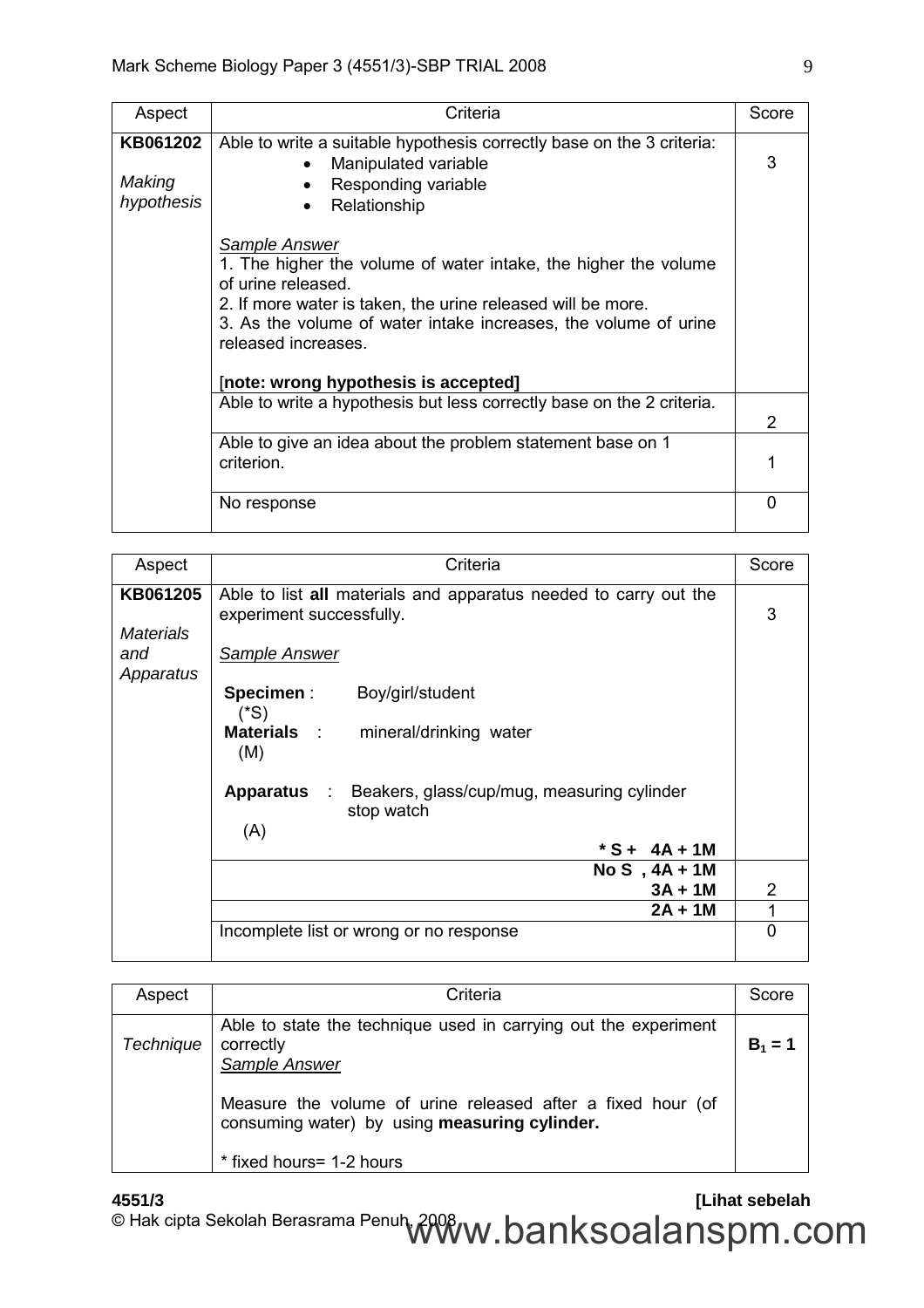| Aspect                | Criteria                                                                                                                                                                                                                                                                                                                                                             | Score       |
|-----------------------|----------------------------------------------------------------------------------------------------------------------------------------------------------------------------------------------------------------------------------------------------------------------------------------------------------------------------------------------------------------------|-------------|
| KB061204<br>Procedure | Able to write all the steps in carrying out the experiment<br>successfully.<br>$K1$ : Steps to set up the apparatus<br><b>K2</b> : Steps to handle the fixed variable<br><b>K3</b> : Steps to handle the manipulated variable<br><b>K4</b> : Steps to handle the responding variable<br>K5 : Precautionary steps / steps taken to get accurate results /<br>readings |             |
|                       | <b>Scoring Rubric</b><br>All K1-K5 present                                                                                                                                                                                                                                                                                                                           | 3           |
|                       | Any $3 - 4K$ present                                                                                                                                                                                                                                                                                                                                                 | 2           |
|                       | Any 2K present                                                                                                                                                                                                                                                                                                                                                       | 1           |
|                       | 1K or wrong response<br>$\lceil \sqrt{\rceil}$ is given for any 1K present.                                                                                                                                                                                                                                                                                          | $\mathbf 0$ |

|                |                | <b>Procedure</b>                                                                                             | Score |
|----------------|----------------|--------------------------------------------------------------------------------------------------------------|-------|
| K <sub>1</sub> | 1 <sub>1</sub> | A student (Sample A) is chosen and instructed to empty his<br>bladder before the start of the experiment     |       |
| K <sub>3</sub> | 2.             | Measure 200ml of water and put it into the mug/cup/glass                                                     |       |
| K1             | 3              | A student(Sample A) is given 200ml of mineral/drinking water<br>to drink                                     |       |
| K <sub>1</sub> | 4              | A stop watch is started immediately after consuming the water.                                               |       |
| K <sub>2</sub> | 5              | During the experiment, he is kept in (any fixed suitable room)<br>within* 1-2 hours(any suitable time range) |       |
| K <sub>5</sub> | 6              | He is instructed not to eat or perform any vigorous physical<br>activities (within the given time)           |       |
| K <sub>2</sub> | $\overline{7}$ | After half an hour, stop watched is stopped and he is asked to<br>empty his bladder.                         |       |
| K <sub>1</sub> | 8              | The collected urine is kept in a large beaker                                                                |       |
| K4             | 9              | At the interval of half an hour, until two hours, a student will<br>empty his bladder.                       |       |
| <b>K2/K4</b>   | 10             | After two hours, the total collected urine is measured using<br>measuring cylinder                           |       |
| K1/K5          | 11             | Repeat step $2 - 9$ for different amount of drinking water (400<br>ml, 600ml, 800ml, 1000ml)                 |       |

**4551/3 [Lihat sebelah** © Hak cipta Sekolah Berasrama Penuh, 2008 $\pmb{w}$ .  $\pmb{b}$ an $\pmb{k}$ soalan $\pmb{s}$ pm.com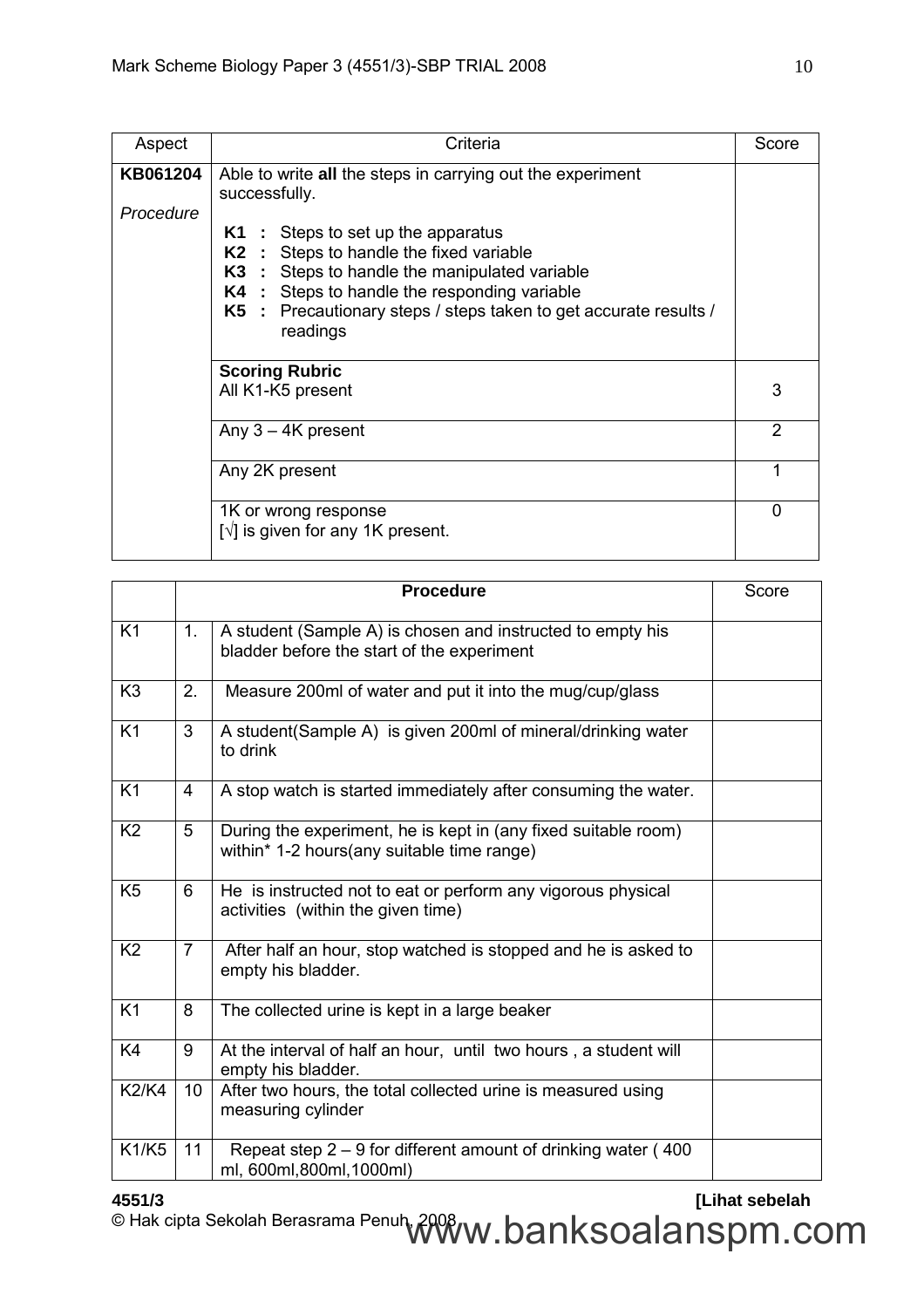|                |     | * Accept four readings and more                                                                               |                |
|----------------|-----|---------------------------------------------------------------------------------------------------------------|----------------|
| K <sub>2</sub> | 12. | Step 7 is conducted for four consecutive days in a fixed time<br>and place                                    | $5K = 3m$      |
| K <sub>5</sub> | 13  | Dispose the measured urine properly                                                                           | $3-4K = 2m$    |
| K <sub>4</sub> | 14  | Measure and record data collected into a table/<br>Graph of urine output against the water intake is plotted. | $1 - 2K = 1$ m |

| Aspect                      |                                                                                                                                                                                                  | Score |     |     |     |           |                |
|-----------------------------|--------------------------------------------------------------------------------------------------------------------------------------------------------------------------------------------------|-------|-----|-----|-----|-----------|----------------|
| Communi-<br>cating data     | Able to draw a complete table to record the relevant data base<br>on the 3 criteria:<br>Volume of water intake<br>Volume of urine released<br>The units in $ml$ or $cm3$<br><b>Sample Answer</b> |       |     |     |     | $B_2 = 1$ |                |
| Volume of water intake (ml) |                                                                                                                                                                                                  |       |     |     |     |           |                |
|                             | Volume of<br>urine                                                                                                                                                                               | 200   | 400 | 600 | 800 | 1000      |                |
|                             | produced<br>(m <sub>l</sub> )                                                                                                                                                                    |       |     |     |     |           |                |
|                             | Able to draw a complete table to record the relevant data with<br>2 criteria                                                                                                                     |       |     |     |     |           | $\overline{2}$ |
|                             | Able to draw a table to record the relevant data but incomplete<br>with 1 criterion.                                                                                                             |       |     |     |     | 1         |                |
|                             | Wrong or no response                                                                                                                                                                             |       |     |     |     |           | 0              |

| Aspect     | Criteria                                                                                                                                                                                                                                                                                                                   | Score   |
|------------|----------------------------------------------------------------------------------------------------------------------------------------------------------------------------------------------------------------------------------------------------------------------------------------------------------------------------|---------|
| Conclusion | Able to write a suitable conclusion for the experiment:<br>Sample Answer<br>1. The higher the volume of water intake, the higher the volume<br>of urine released.<br>2. If more water is taken, the urine released will be more.<br>3. As the volume of water intake increases, the volume of urine<br>released increases. |         |
|            | Hypothesis accepted // Hypothesis rejected only                                                                                                                                                                                                                                                                            | No tick |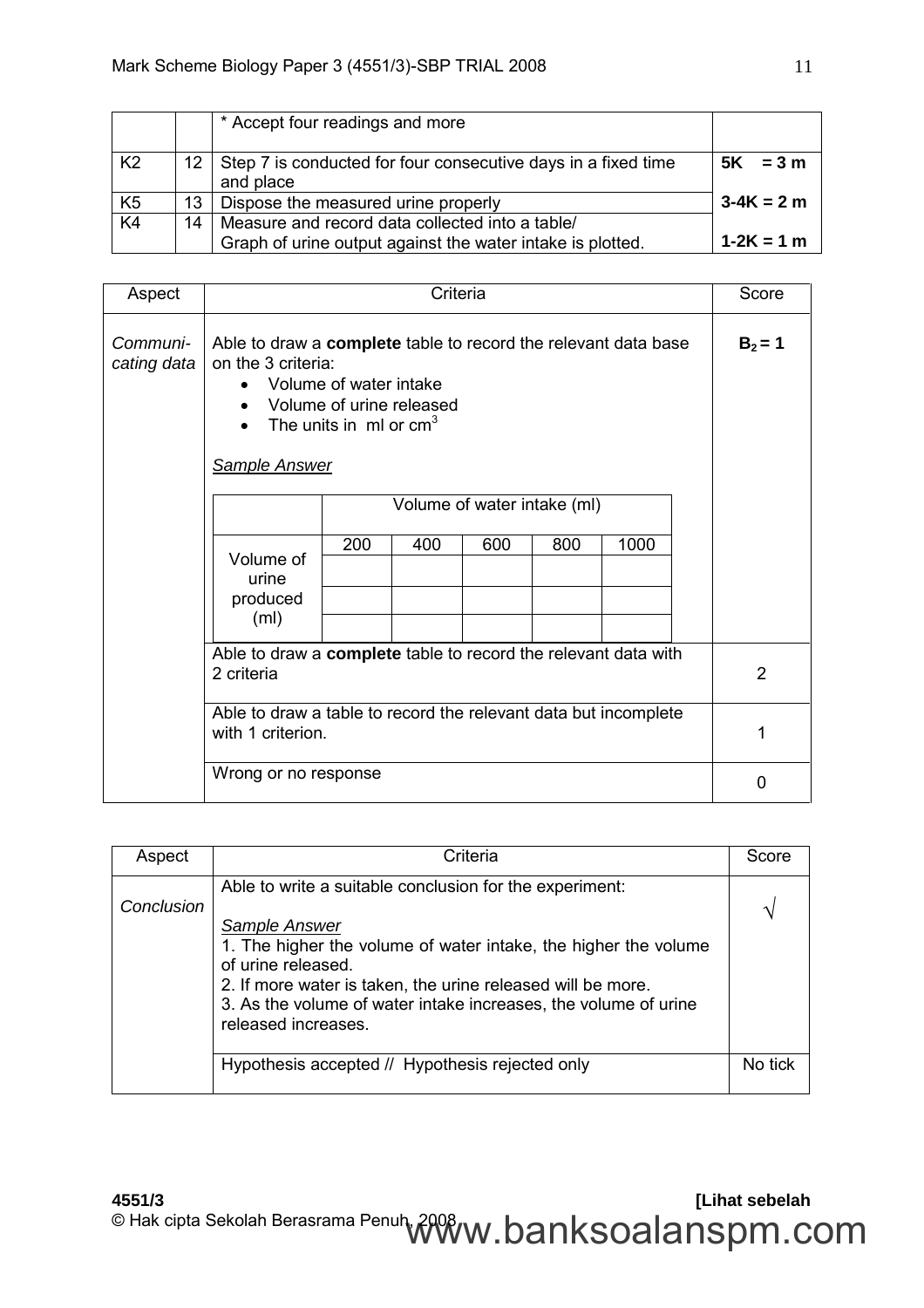| Aspect                 | Criteria                                            | Score |
|------------------------|-----------------------------------------------------|-------|
| KB061203<br>Experimen- | Able to write a complete report for the experiment. |       |
| ting                   | <b>Scoring Rubric</b><br>$8 - 9$ aspects correct    | 3     |
|                        | aspects correct<br>$6 - 7$                          | 2     |
|                        | $3 - 5$ aspects correct                             |       |
|                        | Less than 3 aspects correct                         | 0     |

### **Sample Answer**

| Aim                                                                           | : To study the effect of drinking different volumes of water on urine output |                                                                               |  |  |  |  |
|-------------------------------------------------------------------------------|------------------------------------------------------------------------------|-------------------------------------------------------------------------------|--|--|--|--|
| <b>Problem statement:</b> What is the effect of water intake on urine output? |                                                                              |                                                                               |  |  |  |  |
|                                                                               | <b>Hypothesis</b> : If more water is taken, more urine will be released      |                                                                               |  |  |  |  |
| <b>Variables</b>                                                              | Manipulated variable:<br>Responding variable:<br>Constant variable:          | Volume of water<br>Volume of urine released<br>Same student/ same environment |  |  |  |  |
| <b>Apparatus</b>                                                              | : Beakers, cup/mug, measuring cylinder, stop watch                           |                                                                               |  |  |  |  |
| <b>Materials</b>                                                              | : Drinking water                                                             |                                                                               |  |  |  |  |
| <b>Specimen</b>                                                               | : Boy/ girl/ a student                                                       |                                                                               |  |  |  |  |
| <b>Technique</b>                                                              |                                                                              | : Measuring the urine released by using a measuring cylinder                  |  |  |  |  |
|                                                                               |                                                                              |                                                                               |  |  |  |  |

### **Procedure:**

- 1. A student i(Sample A) is chosen and instructed to empty his bladders before the start of the experiment
- 2. Measure 200ml of water and put it into the mug<br>3 A student(Sample A) is given 200ml of mineral/
- 3 A student(Sample A) is given 200ml of mineral/drinking water to drink<br>4 A stop watch is started immediately after consuming the water.
- 4 A stop watch is started immediately after consuming the water.
- 5 During the experiment, he is kept in (any fixed suitable room) within\* 1-2 hours(any suitable time range)
- 6 He is instructed not to eat or perform any vigorous physical activities (within the given time)
- 7 After half an hour, he is asked to empty his bladder.
- 8 The collected urine is kept in a large beaker<br>9 At the interval of half an hour until two hour
- At the interval of half an hour, until two hours, a student will empty his bladder.
- 10 After two hours, the total collected urine is measured using measuring cylinder
- 11 Repeat step 2 9 for different amount of drinking water ( 400 ml, 600ml, 800ml, 1000ml)
	- \* Accept four readings and more
- **4551/3 [Lihat sebelah** 12 Step 7 is conducted for four consecutive days in a fixed time and place 4551/3

© Hak cipta Sekolah Berasrama Penuh, 2008 $\pmb{w}$ .  $\pmb{b}$ an $\pmb{k}$ soalan $\pmb{s}$ pm.com